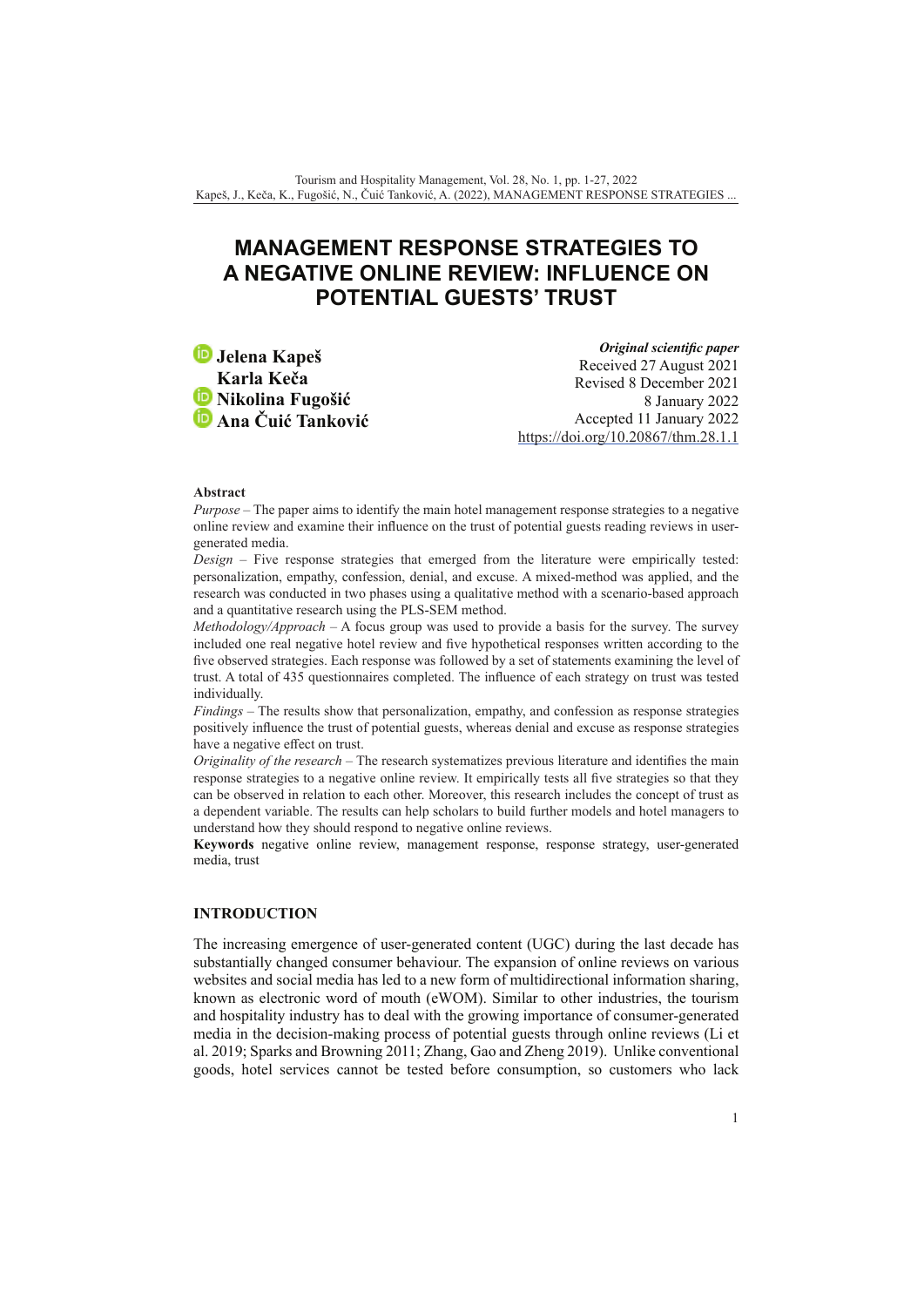prior experience of a hotel tend to make conclusions based on past guests' reviews and subsequent hotel responses (Sparks and Browning 2011). Hence the growing interest of scholars and practitioners in this topic has emerged.

The role of consumer-generated media in the hotel industry has been researched in terms of various predictors that lead to eWOM behaviour (Bakshi, Dogra and Gupta 2019; Boonsiritomachai and Sud-On 2020; Liang et al. 2013; Yen and Tang 2019). Numerous studies have examined the impact that online reviews have on potential guests' bookings intentions (Cheng et al. 2019; Kwok, Xie and Richards 2017; Litvin, Goldsmith and Pan 2018) and trust (Cheng et al. 2019; Fan and Lederman 2018; Zhao et al. 2015). Moreover, research shows that eWOM affects the consideration sets, attitudes, and behavioural intentions of review readers and, ultimately, sales (Chevalier and Mayzlin 2006; Dellarocas, Zhang and Awad 2007).

The reviews that generate even more powerful word of mouth (WOM) and have a dominating effect on booking intention (Wen et al. 2020) are the negative ones. They can easily damage a hotel's reputation, because of the high value and helpfulness they have for Internet users in general (Browning, So and Sparks 2013; Fernandes and Fernandes 2018; Levy, Duan and Boo 2013; Sparks and Browning 2010). Since customers no longer tend to express complaints and dissatisfaction in one-to-one communication, but over user-generated media (Roozen and Readts 2018; Sangpikul 2021), hotel managers nowadays have to cope with online content over which they have almost no influence. Although it is well-known that customers' reviews are available online to many people (Hennig-Thurau et al. 2004), it should be noted that management responses to those reviews also can be seen. Hence, the purpose of responding to review is not only to appease the complaining customer but also to gain the affection of those who are "over-hearing" that conversation on user-generated media (Zhang and Vásquez 2014). Therefore, developing an appropriate strategy for handling online reviews is becoming a significant challenge for companies today.

According to Casado-Díaz et al. (2020), negative reviews need to be responded to because thereby managers create a three-way network between the hotel, current dissatisfied guests, and potential guests (Li, Cui and Peng 2018). Research has shown that in terms of the trustworthiness of online reviews by guests and of content supplied by the provider itself, potential guests consider online reviews more credible (Fernandes and Fernandes 2018; Levy, Duan and Boo 2013; Racherla, Conolly and Christoduolidou 2013). In addition to that, guests find the reviews with managerial responses more useful than the unresponded ones (Kwok and Xie 2016). Hence, management response strategies play a significant role because they affect satisfaction, loyalty, and retention of potential guests (Zhang et al. 2020), as well as the companies' financial performance (Kim, Lim and Brymer 2015; Lui et al. 2018; Xie, Kwok and Wang 2017).

Only a small number of studies, however, have been conducted observing this point of view. Due to the limited understanding of using appropriate strategies when responding to a negative online review, both the managerial and academic literature call for further research on this topic (Liu et al. 2020; Nghiêm-Phú 2018; Van Noort and Willemsen 2011; Wang and Chaudhry 2018). Existing studies primarily focus on confronting two opposed strategies, such as generic versus personalized (Roozen and Readts 2018; Wei, Miao and Huang 2013) or accommodative versus defensive (Casado-Díaz et al. 2020;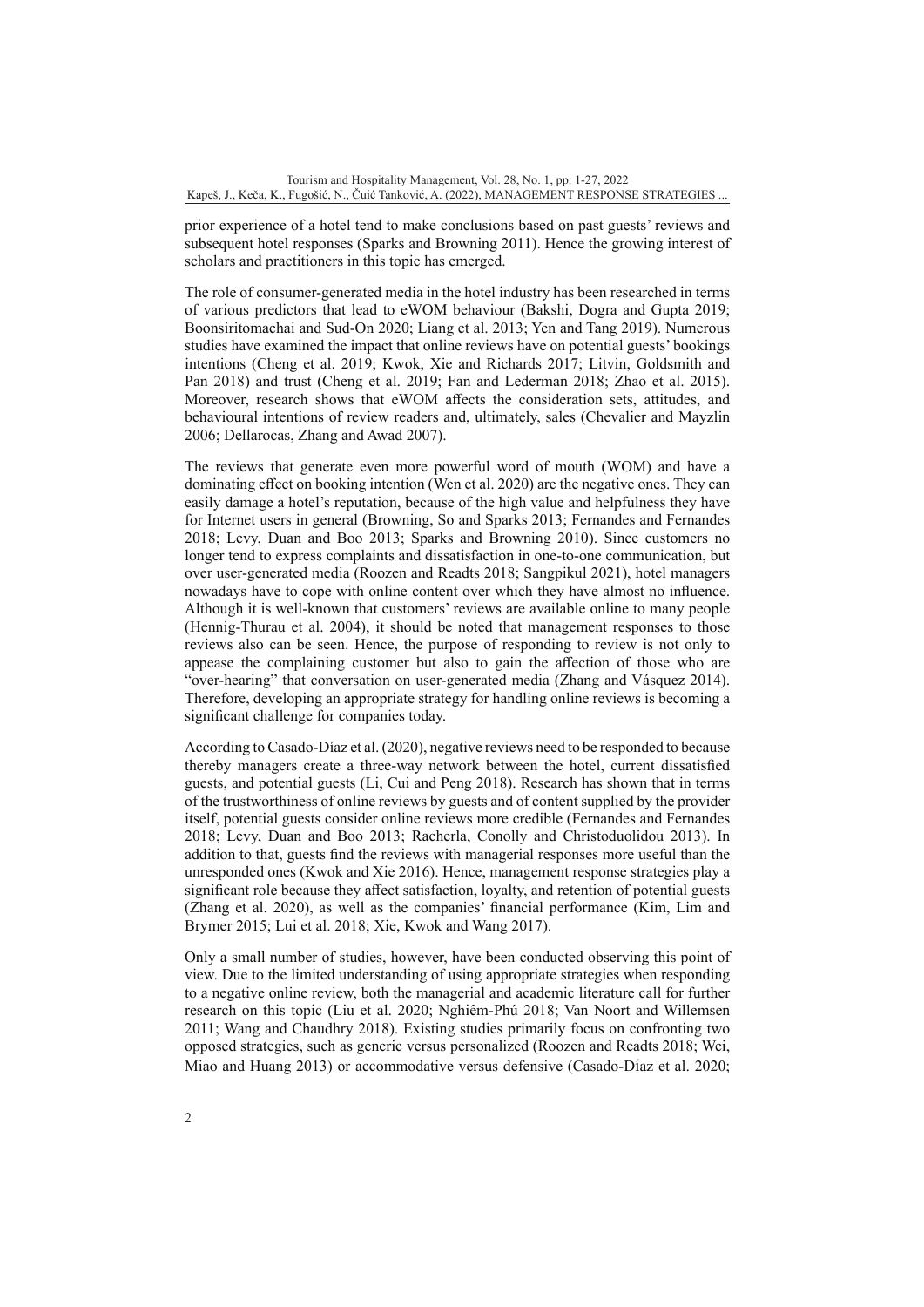Li et al. 2018; Mate, Trupp and Prat 2019). However, recent studies suggested a more flexible approach by measuring different extents of response accommodativeness and defensiveness (Li, Cui and Peng 2018), as well as including face-to-face service recovery strategies (Min, Lim and Magnini 2015).

There is also growing empirical evidence of the effects that managers' responses have on satisfaction (Einwiller and Steilen 2015; Istanbulluoglu 2017; Liang, Schuckert and Law 2017; Min, Lim and Magnini 2015) booking intention (Fernandes and Fernandes 2018; Xie et al. 2016; Zhang et al. 2019.), hotel performance (Lui et al. 2018; Xie, Kwok and Wang 2017) and subsequent reviews (Wang and Chaudhry 2018). Despite the considerable research on the impact of management responses on financial aspects of the hotel, Wei, Miao and Huang (2013) warn that consumers should be observed from a broader perspective, by using more than solely purchase-based metrics. They emphasize consumer trust as one of the main concerns of successful relationship marketing. Trust is considered a crucial concept in attracting potential guests since it mediates the booking intention (Kim, Ferrin and Rao 2008; Sreejesh and Anusree 2016), and stimulates satisfaction and retention (Chen and Barnes 2007; Wang et al. 2015). However, it has been largely overlooked by researchers, and only a few studies to date have dealt with the trust of hotel review readers (Wei, Miao and Huang 2013; Sparks, So and Bradely 2016).

Therefore, this study attempts to overcome these two research gaps by expanding the previously researched management response strategies and testing their connection to trust. The strategies were observed based on the response content considering the accommodative-defensive continuum (Coombs 1998) and active listening theory that applies to face-to-face service recovery (Gruber 2011; Min, Lim and Magnini 2015). Accordingly, from literature systematization, five main response strategies have emerged: personalization, empathy, confession, denial, and excuse (Lui et al. 2018; Lee and Cranage 2014; Min, Lim and Magnini 2015; Roozen and Readts 2018; Casado-Díaz et al. 2020; Li, Cui and Peng 2018; Einwiller and Steilen 2015). Using a mixedmethod approach, all five strategies have been empirically tested, and their influence on consumer trust examined. Therefore, the paper's primary purpose is to identify the main management response strategies to a negative online review considering both their accommodativeness/defensiveness and active listening theory and to examine their influence on the trust of potential guests reading the reviews on user-generated media. By observing these main strategies together, a broader perspective is gained because they can be evaluated relative to each other. Besides the contribution this paper brings to filling the research gap, it provides hotel managers with practical information on which strategies they should use or avoid using when responding to negative reviews to gain the trust of potential guests.

## **1. LITERATURE REVIEW AND HYPOTHESES DEVELOPMENT**

The review of the recent literature shows the increasing interest in management response strategies as their growing importance is recognized. In general, researchers agree on the positive influence of management responses on building relationships with current and prospective customers (Gu and Ye 2014; Liang, Schuckert and Law 2017; Rose and Blodget 2016). However, Lappas, Sabnis and Valkanas (2016) have noticed that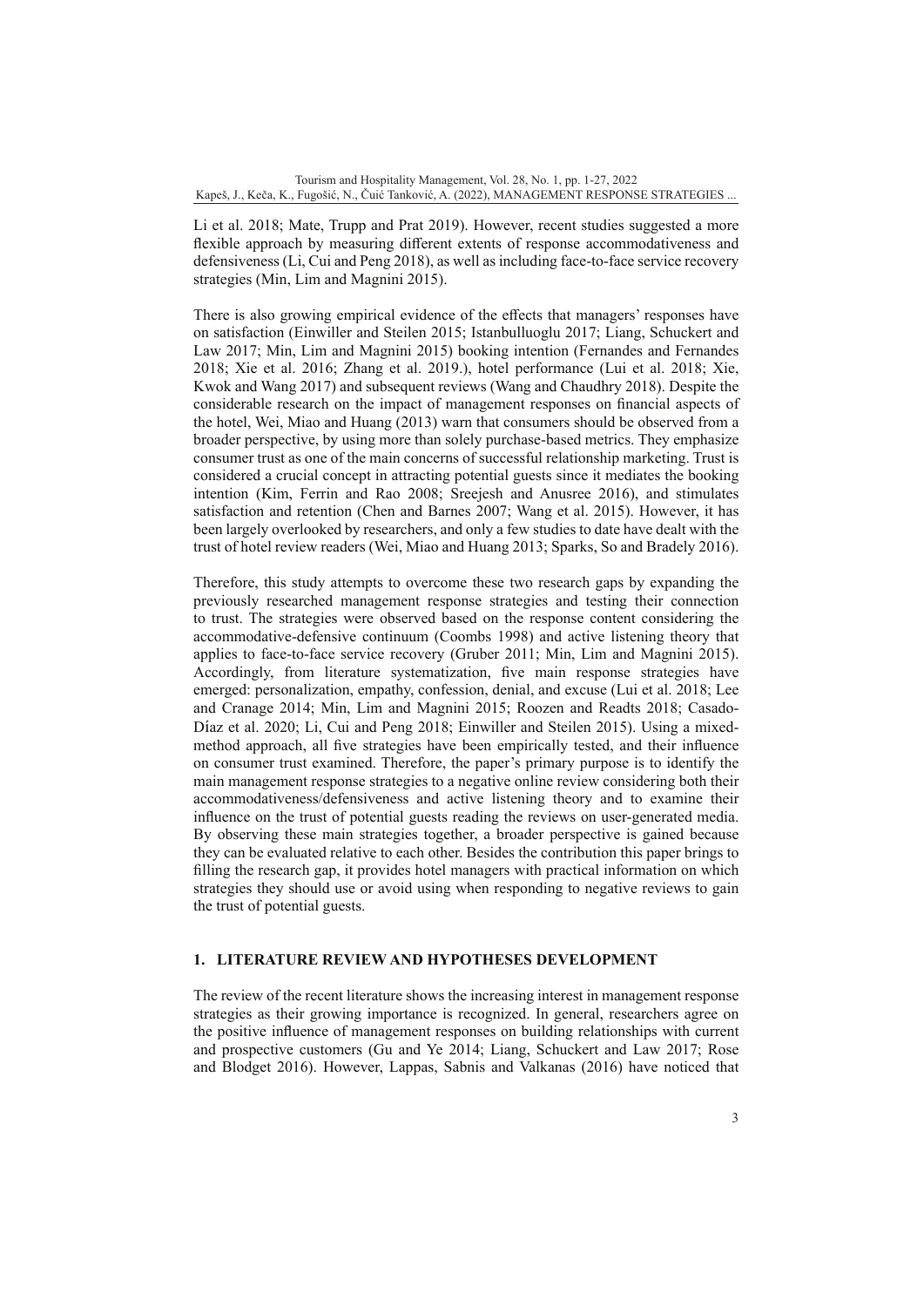only a third of hotel reviews on TripAdvisor are being responded to. Some companies tend not to engage in discussions on user-generated media, which may occur due to certain company policies, unawareness of the review, or a lack of necessary resources. Regardless of the reason, existing research has confirmed that a negative review should be responded to (Casado-Díaz et al. 2020). Although Rose and Blodgett (2016) argue that the response's necessity depends on the context and situation controllability, earlier studies have found that an absence of a response to a negative review result in dissatisfying service experience (Bitner et al. 1990). Moreover, research shows that 60% of consumers expect companies to reply to their negative reviews (Van Noort and Willemsen 2011). According to Kwok and Xie (2016), the reviews with managerial responses are more helpful to potential guests than unresponded ones. However, Wang and Chaudhry (2018, 21) warn that "not only does the act of responding influence subsequent opinion, but the manner in which responses are crafted plays an essential role".

Several researchers have addressed the issue of choosing the proper response strategy when handling negative online reviews, proving that an outcome may differ depending on the strategy used (Casado-Díaz et al. 2020; Jeong and Lee 2017; Lee and Song 2010; Li, Cui and Peng 2018; Min, Lim and Magnini 2015). According to the consumer inference theory (Kardes, Posavac and Cronely 2004; Kardes et al. 2008), customers make judgements about products and organizations based on limited information which is often obtained from a secondary source (e.g., online review sites) and includes only partial information on product or organization's characteristics. To generate inferences, they create if-then linkages between the obtained cues and their conclusions (Kardes et al. 2008). In this case, different management responses can be observed as cues that lead new consumers to certain inferences, and this study observes the inference of trust. As Sparks, So and Bradley (2016) explain, responses to online reviews are related to cue-based trust since they refer to stimuli obtained from a single encounter with no prior consumption experience. They found that providing a response to a negative online review yields higher trust of prospective customers than not responding to one. However, it remains unclear how certain types of response content influence the inference of trust.

When considering the content of the response, the widely used accommodative-defensive continuum was observed. Considering this, Coombs (1998) defines seven strategies of crisis communication based on a different level of accommodativeness and defensiveness. Applying this theory to handling negative reviews in hospitality, existing research focused on the two points of the spectrum, accommodative and defensive response (Casado-Díaz et al. 2020; Li et al. 2018; Mate, Trupp and Prat 2019). However, between these two, the marketing literature recognizes another response strategy commonly used by hotel management, namely, excuse strategy (Lui et al. 2018; Lee and Cranage 2014; Liu et al. 2020). Besides the level of agreement, another issue related to response content was raised by Min, Lim and Magnini (2015), who claim that responding to negative online reviews should follow the same rules as handling complaints in person. Referring to the interactional justice theory, they argue that the way the customer is treated is more important than the actual outcome. Hence, they emphasize the importance of active listening techniques through empathy demonstration and partial complaint paraphrasing. Accordingly, based on the accommodative-defensive continuum and active listening theory, five main strategies have emerged from the literature and gained significant attention in recent studies (Einwiller and Steilen 2015; Lui et al. 2018; Lee and Cranage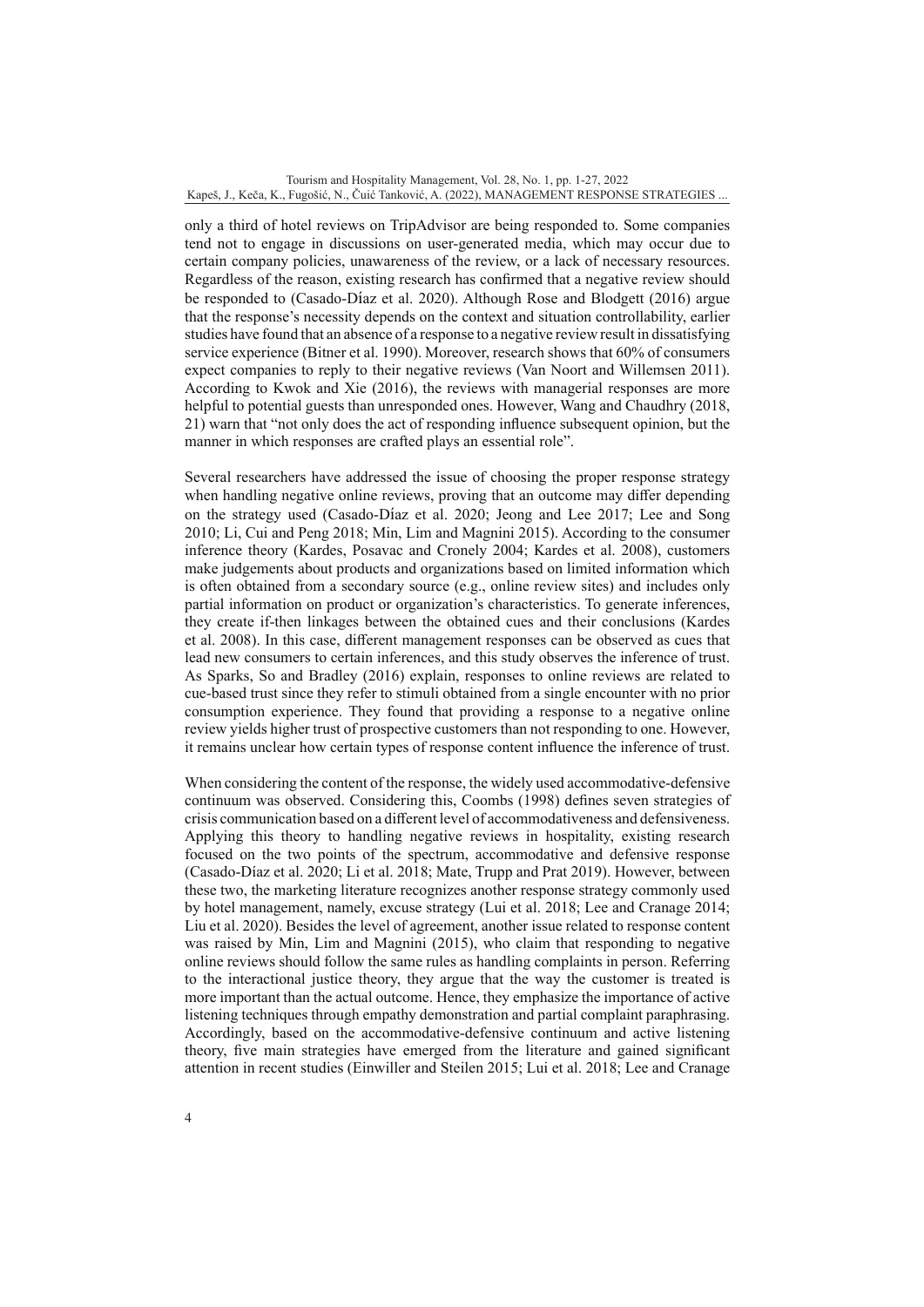2014; Min, Lim and Magnini 2015; Roozen and Readts 2018; Casado-Díaz et al. 2020; Li, Cui and Peng 2018): (1) personalization, (2) empathy, (3) confession, (4) denial, and (5) excuse. After a negative service encounter, to recover the trust of both concerned guests and potential guests who read reviews, it is of great value to determine the positive and negative effects every strategy can cause.

## **1.1. Personalization as a response strategy**

Nowadays, it is challenging for companies to nurture their customer relationship management as much as they would like and need to. That may be why many of them resort to using generic responses when responding to online reviews. Generic responses have standardized content without any specific issues addressed in the review (Zhang et al. 2020), and although these responses demand much less time and effort, some studies show that they can result in less guest satisfaction and can lead to a decrease in the booking intention of guests (Roozen and Raedts 2018; Tam and Ho 2005; Wei, Miao and Huang 2013). Several authors (Stevens et al. 2018; Wang and Chaudhry 2018) emphasize the importance of personalization and tailor-made managerial responses to make customers feel appreciated and to increase review effectiveness (Roozen and Readts 2018). Unlike the generic responses, personalized ones are unique and tailored to each customer by addressing the specific issue raised in the review (Wei, Miao and Huang 2013). While responses to guests' compliments may be standardized (Nghiêm-Phú 2018), negative reviews should be tailored carefully, with every complaint being acknowledged and apologized to. With respect to the active listening theory, which applies to handling complaints in person, Min, Lim and Magnini (2015) suggest that a partial paraphrase of the complaint should be included in the response to sound more personal. This type of response will lead to greater satisfaction (Min, Lim and Magnini 2015) and show the hotels' sincerity and care (Zhang et al. 2020). Since Wei, Miao and Huang (2013) found that specific management responses also generated higher trust and communication quality when compared to generic ones, the first hypothesis is defined:

*H1: Personalization as a response strategy to a negative online review positively influences the trust of potential guests.*

### **1.2. Empathy as a response strategy**

When replying to negative comments from guests, several authors suggest including an empathy statement in the response (Einwiller and Steilen 2015; Min, Lim and Magnini 2015). Since empathy is one of the main aspects of the hotel industry (Umasuthan, Park and Ryu 2017), responses like these can ease customers' anger and dissatisfaction (Zhang et al. 2020). Using this strategy, the organization shows an understanding of the emotions complaining customers feel (Min, Lim and Magnini 2015). Gruber (2011) suggests that empathy as an important part of active listening can increase guests' perception of interactional justice in face-to-face service recovery. According to Min, Lim and Magnini (2015), handling online complaints should follow the same principle and include an empathy statement. Some studies have confirmed that the greater customer satisfaction is achieved by including empathy in management responses (Einwiller and Steilen 2015;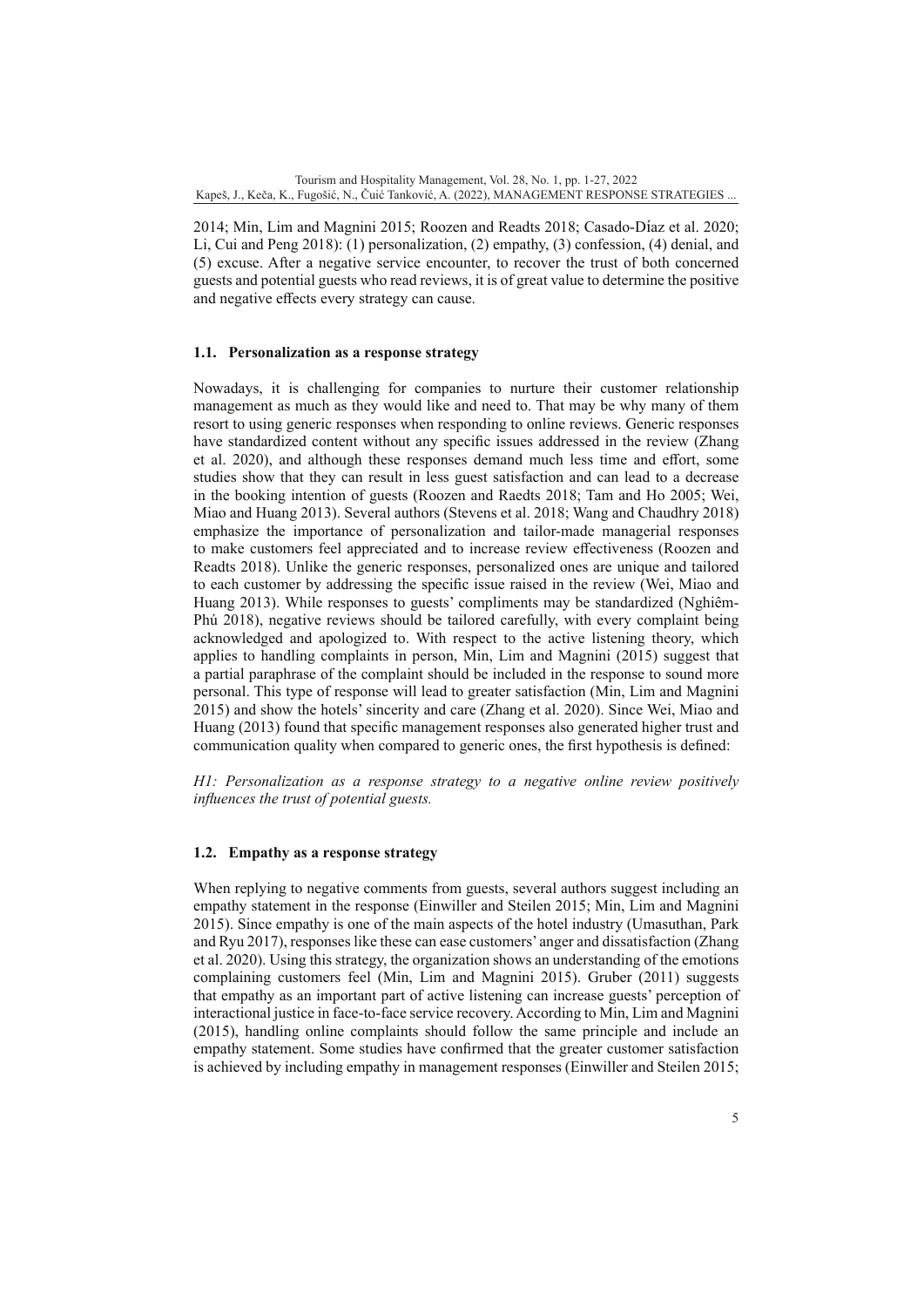Min, Lim and Magnini 2015). On the other hand, research shows that responses without any empathy sound generic and automatic, making the company less trustworthy in the customers' eyes (Utz, Matzat and Snijders 2009). Research on using empathy as a response strategy for negative hotel reviews is still scarce; however, studies from other fields confirm that empathy positively influences customers' trust (Bahadur et al. 2020; Feng, Lazar and Preece 2004). Based upon that, the following hypothesis is proposed:

*H2: Empathy as a response strategy to a negative online review positively influences the trust of potential guests.*

## **1.3. Confession as a response strategy**

When faced with customer complaints, many hoteliers tend to apologize and express regret for the issue raised in the review. This type of response reflects the accommodative side of the aforementioned accommodative-defensive spectrum of responses. Various studies have shown an apology's effectiveness when handling customer complaints (Abramova et al. 2015; Casado-Díaz et al. 2020; Lee and Song 2010), perhaps because the apology is often seen as psychological compensation that helps customers regain composure (Davidow 2000). Therefore, apology (i.e., confession) strategies are commonly used since they imply taking responsibility for the problem that has arisen and expressing remorse (Li, Cui and Peng 2018). Unhappy customers expect an explanation, apology, or compensation for their inconvenience. An apology from a service provider communicates concern to the customer who has experienced a service failure, but the apologizing itself sometimes is not enough to gain the trust of potential customers. While several researchers believe this is the strategy that positively impacts guest satisfaction and booking intentions (Casado-Díaz et al. 2020; Lee and Song 2010), others (Li, Ciu and Peng 2018) warn that the result of this strategy may not always be positive. Some authors have argued that the positive impact of apology may be annulled by the admission of guilt or taking responsibility (Kerkhof, Utz and Beukeboom 2010). Nonetheless, compared to other less accommodative strategies, especially when perceived service failure is concerned, the confession and apology tend to generate more positive results (Casado-Díaz et al. 2020; Lee and Song 2010; Li, Ciu and Peng 2018; Matzat and Sniijders 2012). Hence, the following is proposed:

*H3: Confession as a response strategy to a negative online review positively influences the trust of potential guests.*

### **1.4. Denial as a response strategy**

On the other hand, there is another side of the accommodative-defensive spectrum referring to companies that opt to defend themselves and deny the problem. This refutative type of response communicates a lack of empathy and reduces the trustworthiness of the company. It angers customers more than if they did not receive any response at all. (Kerkhof, Utz and Beukebook 2010; Dens, Pelsmacker and Purnawirawan 2015). Using this strategy, hotel managers deny the existence of a service failure addressed in the review either directly or indirectly by providing counter-arguments (Abramova et al. 2015; Lui et al. 2018). However, there has been evidence that this defensive strategy can be beneficial in specific settings, such as dealing with ordinary negative reviews, where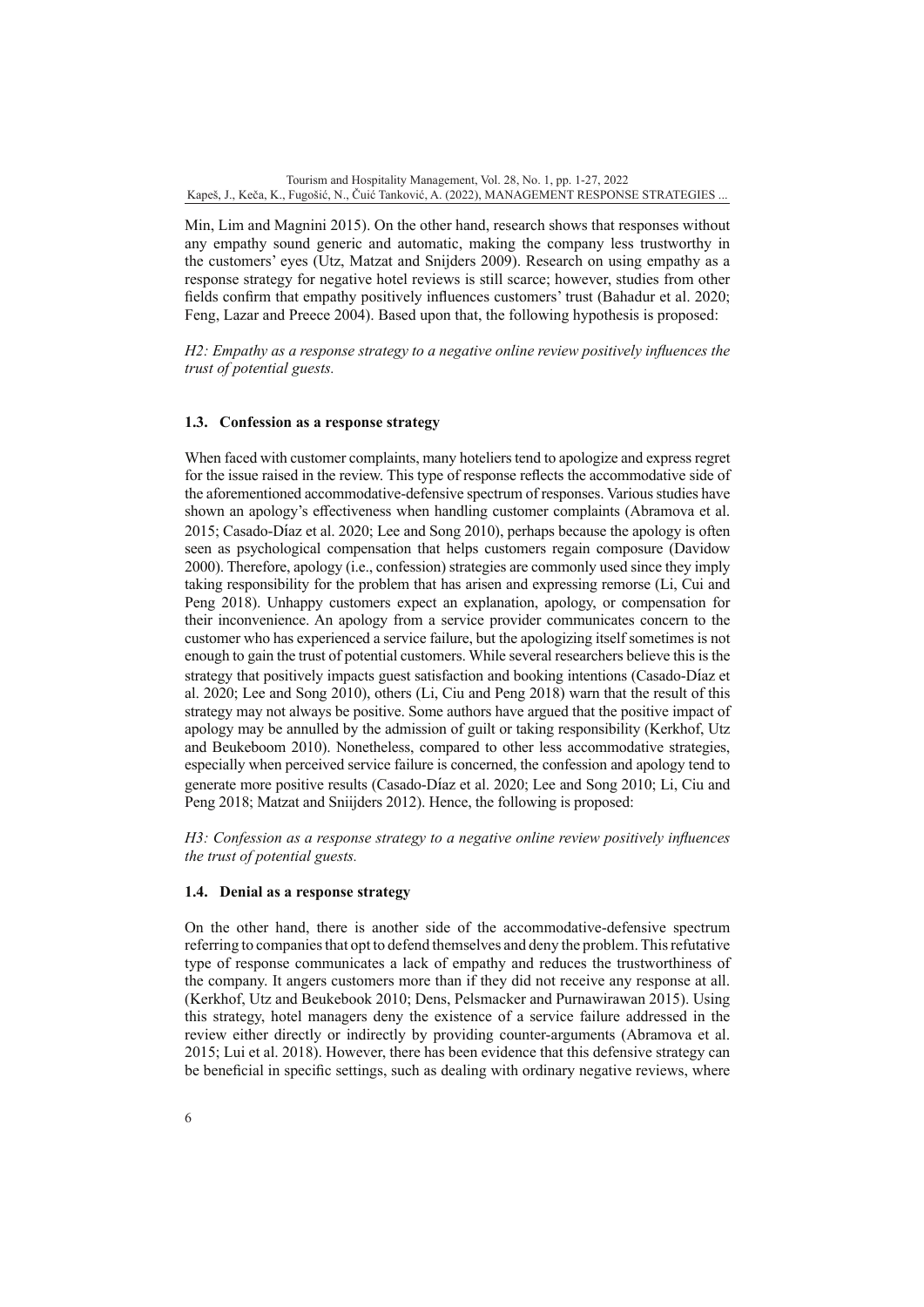there is no service failure, but only mismatched preferences or unrealistic expectations of guests (Li, Ciu and Peng 2018). Nonetheless, this strategy has often been observed as an opponent to accommodative strategies and, when it comes to a service failure, most researchers agree that denial yields less positive or even negative effects for prospective customers (Abramova et al. 2015; Einwiller and Steilen 2015; Lee and Song 2010; Matzat and Sniijders 2012). When faced with a denial response, potential customers tend to perceive the hotel service as poor and hotel manager as careless and aggressive (Treviño and Castaño 2013). It is still not clear how this type of response affects the trust of potential guests, but it might be perceived as harmful and unfair from a reader's perspective because it seems that the hotel is only concerned with its own interests, and not the customer's. Hence, the following is hypothesised:

*H4: Denial as a response strategy to a negative online review negatively influences the trust of potential guests.*

## **1.5. Excuse as a response strategy**

Apart from giving defensive responses in which the problem is denied, some companies tend to use excuses. Research often does not distinguish these two strategies; however, in contrast to denial, excuse strategy implies recognizing the service failure, but explaining it by uncontrollable factors, thus shifting the blame to a third party (Lui et al. 2018). Although it is considered a defensive strategy, it is placed between confession and denial if observing the accommodative-defensive spectrum (Coombs 1998). It is less aggressive than denial, but hotels that use this type of response want to separate themselves from the problems mentioned in reviews by rejecting responsibility (Lee and Song 2010). Since the management confirms that a problem has occurred but does not acknowledge responsibility for it, this strategy is used when hotels want to maintain their reputation at all costs (Li, Ciu and Peng 2018). Due to the common interchangeable use of terms refereeing to defensive, denial, or excuse strategy, there is a lack of evidence of how excuses affect trust inferences of potential hotel guests. When comparing previous research results for this strategy, the lack of consensus is noticeable. However, some recent studies indicate that this type of response does not cause favourable reactions in customers (Lee and Cranage 2014; Liu et al. 2020). Moreover, Liu et al. (2020) argue that when a review concerns a factor controllable by the hotel, the excuse strategy will not help gain the trust in the hotel. Therefore, the next hypothesis is defined:

*H5: Excuse as a response strategy to a negative online review negatively influences the trust of potential guests.*

## **2. METHODOLOGY**

The empirical research was conducted from January to April 2019 in two phases. Given the purpose of the study, which aims at identifying main response strategies and testing relationships that have not been tested before, a mixed-method approach was applied for development purposes, as proposed by Greene, Caracelli and Graham (1989). That is to say, the qualitative method was used to help the development of the quantitative.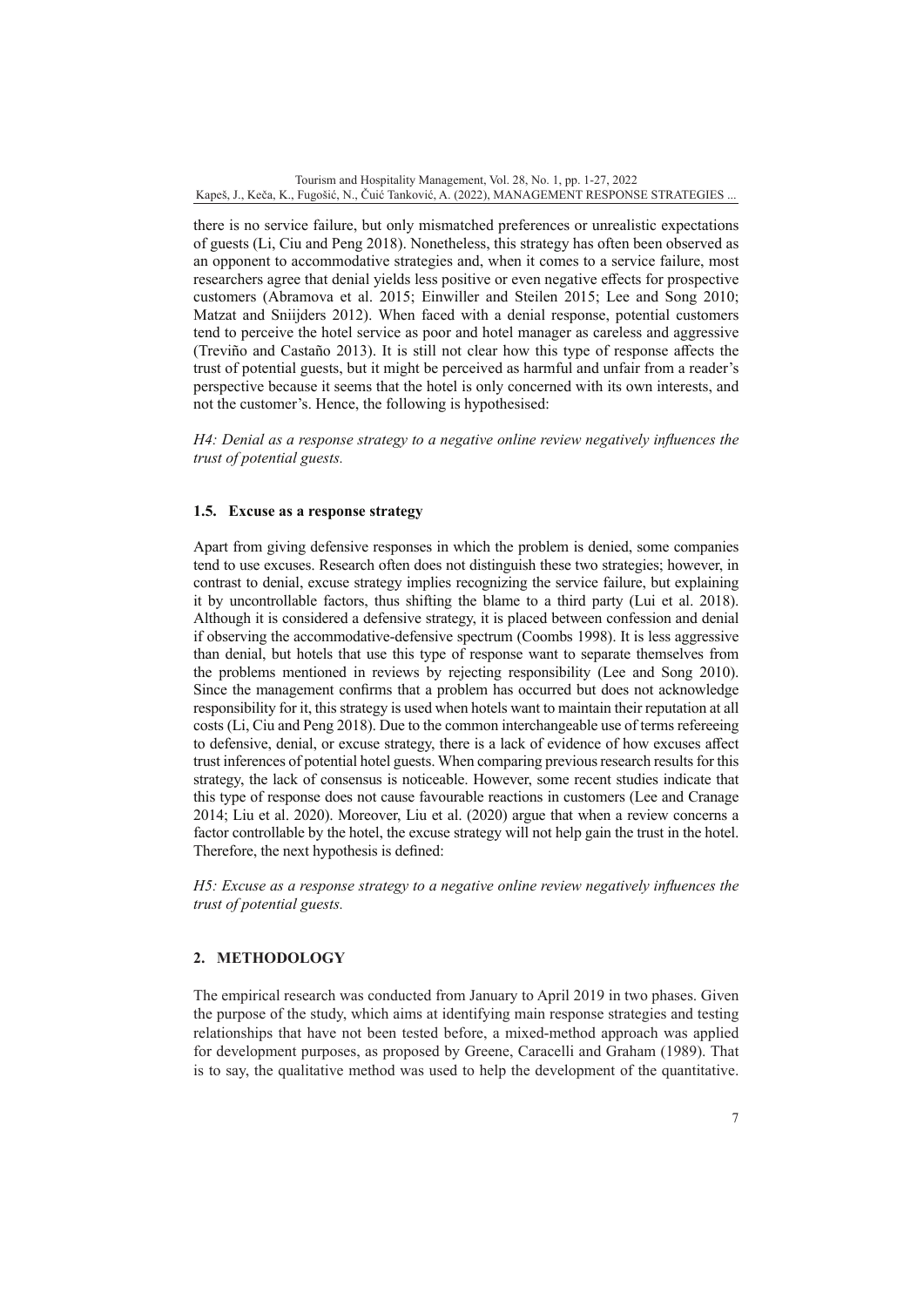In both phases, a scenario-based technique was used to provide a standardized stimulus for all respondents (Wason, Polonsky and Hyman 2002) and to enable them to express their attitudes in a specific context rather than in an abstract or non-contextualized way (Finch 1987).

The first phase included qualitative research implementing the focus group method to provide a contextual basis for the survey (Bloor et al. 2001) by vetting the proposed scenarios and adapting scales for response strategies. The pre-existing group was chosen, as suggested by Kitzinger (1994), to stimulate interaction approximated to naturally occurring discussion, which would generate more ideas. The focus group consisted of 13 graduate students in Tourism Marketing who have successfully attended the Business Communication course in the master's programme. They were judged as a suitable group for such an exploratory study because previous studies have proven that Internet users have a high education degree and visit travel websites more often (Hyde 2008; Andrlić and Ružić 2010). As well, Lončarić, Bašan and Gligora Marković (2015) have included a students' group as their respondents because they have more positive attitudes towards the use of the Internet and high Internet literacy (Kah, Lee and Chung 2010). Han, tom Dieck and Jung (2018) have also used tourism students in a focus group as a voluntary and willingly accessible group of participants. The selecting procedure for the focus group members was conducted by the researchers by taking into consideration the skills that the students have successfully acquired in the Business Communication course.

When using scenarios, researchers strongly suggest checking their plausibility and perceived authenticity before the survey (Harrits and Møller 2021). Hence the focus group aimed at ensuring they are crafted as intended. The participants were given five different scenarios. Each one consisted of one real negative review from TripAdvisor and five hypothetical managerial responses, thus making the total of 5 reviews and 25 responses. The hypothetical responses were written according to the five response strategies that were researched. They were crafted following the suggestions from previous studies (Lui et al. 2018; Min, Lim and Magnini 2015; Lee and Cranage 2014; Zhang and Vásquez 2014). The participants were asked to discuss the scenarios and responses. When discussing negative reviews, they were asked to consider reviews' realism, credibility, and severity. A credible severely negative review was intended to be chosen for the research since Esmark Jones et al. (2018) have found that this type of review creates a bigger attitude gap among consumers when they are faced with different types of managerial responses.

Furthermore, since the absence of appropriate scales for observed response strategies was recognized, and focus group is considered an appropriate tool to adapt scales to a new research problem (Nassar-McMillan and Borders 2002), the response strategies were also talked through. Participants were asked about characteristics of each response strategy, namely personalization, empathy, confession, denial, and excuse. Using the obtained information and thorough literature review, the scales were slightly modified by including new adapted items in the initial battery of items from Lee and Cranage (2014) and Min, Lim and Magnini (2015). Participants also discussed the dominant strategy implemented in each provided response. Thereby the suitability of the responses and their compatibility with the applied strategies were examined. According to the focus group results, the most suitable scenario, based on its realism, review severity and credibility, and response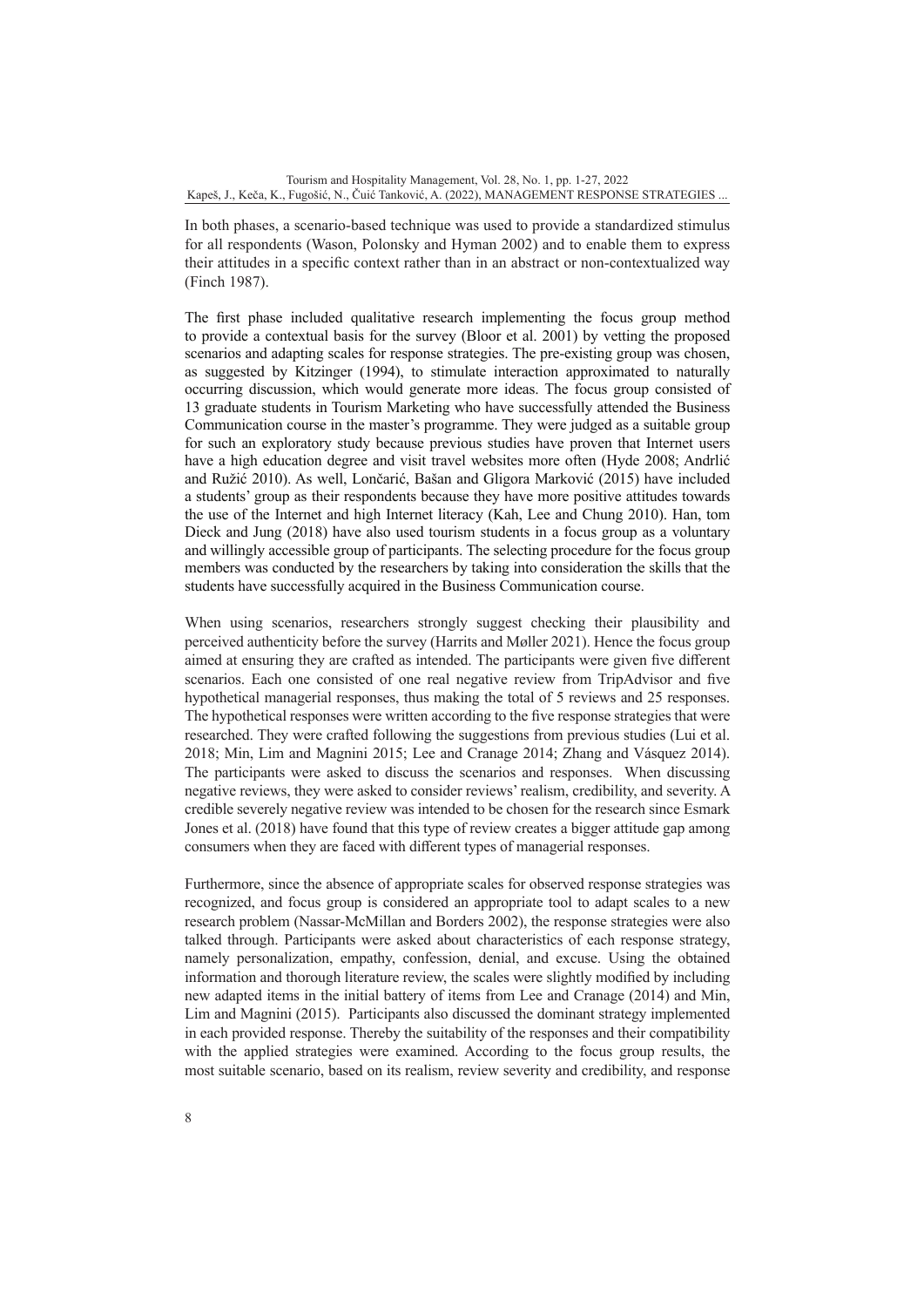strategies' compatibility, was chosen, and with the implementation of the suggestions for better clarity, it was implemented in further research.

The second phase involved the questionnaire design and, finally, field research using the survey method. This phase aimed at collecting quantitative data to test hypotheses and thereby determine the influence of each strategy on the trust of prospective guests. The questionnaire included the previously chosen scenario with one negative review and five hypothetical responses, each implementing a different response strategy. The same response was used, only with altered sentences, reflecting the response strategies. A set of statements followed each response using a 5-point Likert scale (1 – strongly disagree, 5 – strongly agree) to examine the responses' realism, suitability of strategies, and trust. The items for specific strategies and the responses' realism were adapted from previous studies (Lee and Cranage 2014; Lui et al. 2018; Min, Lim and Magnini 2015; Sparks and Browning 2011) and focus group results. Trust items were adapted from Purnawirawan, Pelsmacker and Dens (2015) and Sparks and Browning (2011).

The questionnaire was distributed in person and via social media in order to capture the responses of consumers in their natural setting, as suggested by Wu et al. (2014). Due to the nature of the study, a non-random sample was chosen. Since it was considered essential that the sample consists of online users who read the comments on the user-generated media before making a tourist reservation, the homogeneous sample was used. According to Calder and Tybout (1999), the use of maximally homogeneous samples is justified since the study tests the theory of the influence of the response strategies. To reduce a non-response bias the same sample was used for all strategy's responses. Hence, the nonresponse bias does not significantly affect the results of the research.

The questionnaire contained screening questions asking whether the respondents read reviews on UGC while searching for accommodation, and only those who read reviews were included in the sample. In total, 87 sets of questions per each response strategy were obtained, encompassing 435 fully completed questionnaires which were included in the analysis.

G\*Power 3.1.9.7, a statistical power calculation programme based on Cohen's sampling formula, was used to determine the post-hoc achieved power. The results are for F tests; Linear multiple regression: Fixed model,  $R^2$  increase, Effect size  $f^2 = 0.15$ ,  $\alpha$  err prob = 0.05, number of tested predictors are 2, the outputs are Noncentrality parameter  $\lambda = 45$ , Critical F = 3.0261534, Denominator df = 297 and Power (1- $\beta$  err prob) = 0.9999931.

The data were analysed using Smart PLS software 3.2. Since these five strategies have not been empirically tested before, to determine each strategy's influence on trust, each one was tested individually resulting thus in five separate models. After determining the models' reliability and validity, the hypotheses were tested using the PLS-SEM path method with 5000 bootstrap subsamples. According to Henseler, Ringle, and Sinkovics (2009), the use of PLS-SEM in the analysis is considered justified because it tests the proposed theory while providing stable calculations of the parameters. Also, PLS-SEM supports a small sample of collected data (Hair et al. 2017).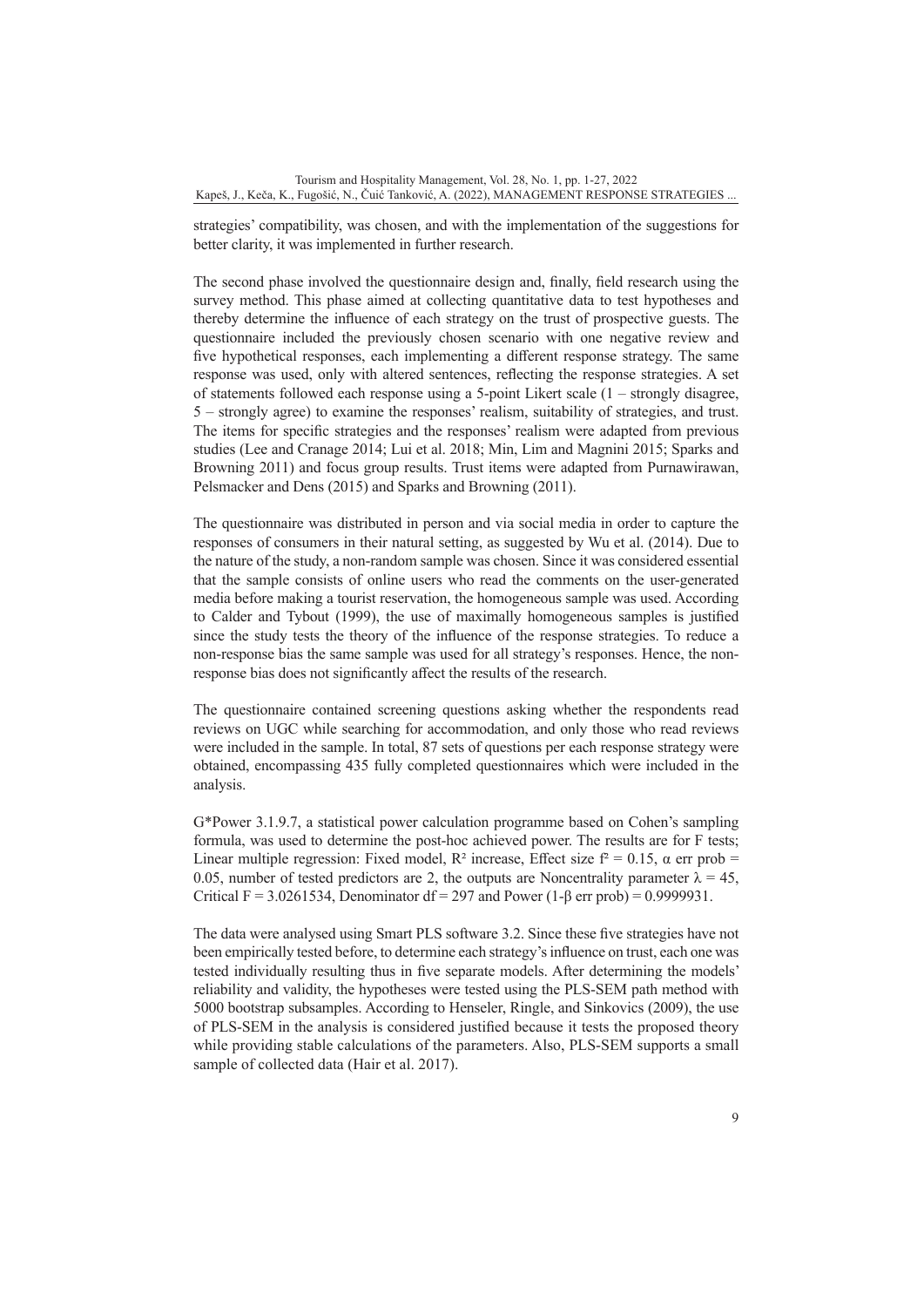## **3**. **RESULTS**

The focus group, as the first phase of the research, resulted in choosing the scenario for further analysis based on the criteria of situation realism, review severity and credibility, and the compatibility of responses with selected strategies. In this phase, the scales for specific strategies were revised, resulting in several new items adapted to the nature of the study (PER1, PER4, EMP1, EMP3, CON2, DEN4, EXC3). The items were then incorporated into scales (Appendix I).

The following phase included a survey. Within the research sample, there were 64.3% female respondents and 35.7% male respondents. The majority were aged between 21 and 30 years  $(68.6\%)$ , followed by those aged from 31 to 40  $(17.1\%)$  and 41 to 50 (11.4%). The least respondents were less than 20 years old (0.03%), while no respondents were older than 51 years.

At the beginning of the survey, the realism of the chosen scenario was checked. The results have shown that respondents could imagine searching for hotels online and reading their reviews (M=4.60, SD=0.78). They considered the negative review realistic (M=3.74, SD=1.00), and they could easily relate to the guest's attitude (M=3.72, SD=1.04).

For further data analysis, the PLS-SEM method was used since it is considered to be appropriate when the research aims to predict rather than confirm structural relationships (Hair, Ringle and Sarstedt 2011). To predict the influence of individual response strategies on the potential guests' trust, five models were developed, and the analysis was performed in two steps. First, the reliability and validity of each model were examined and, then, the hypotheses were tested. The results of the models' validity and reliability are presented in Table 1.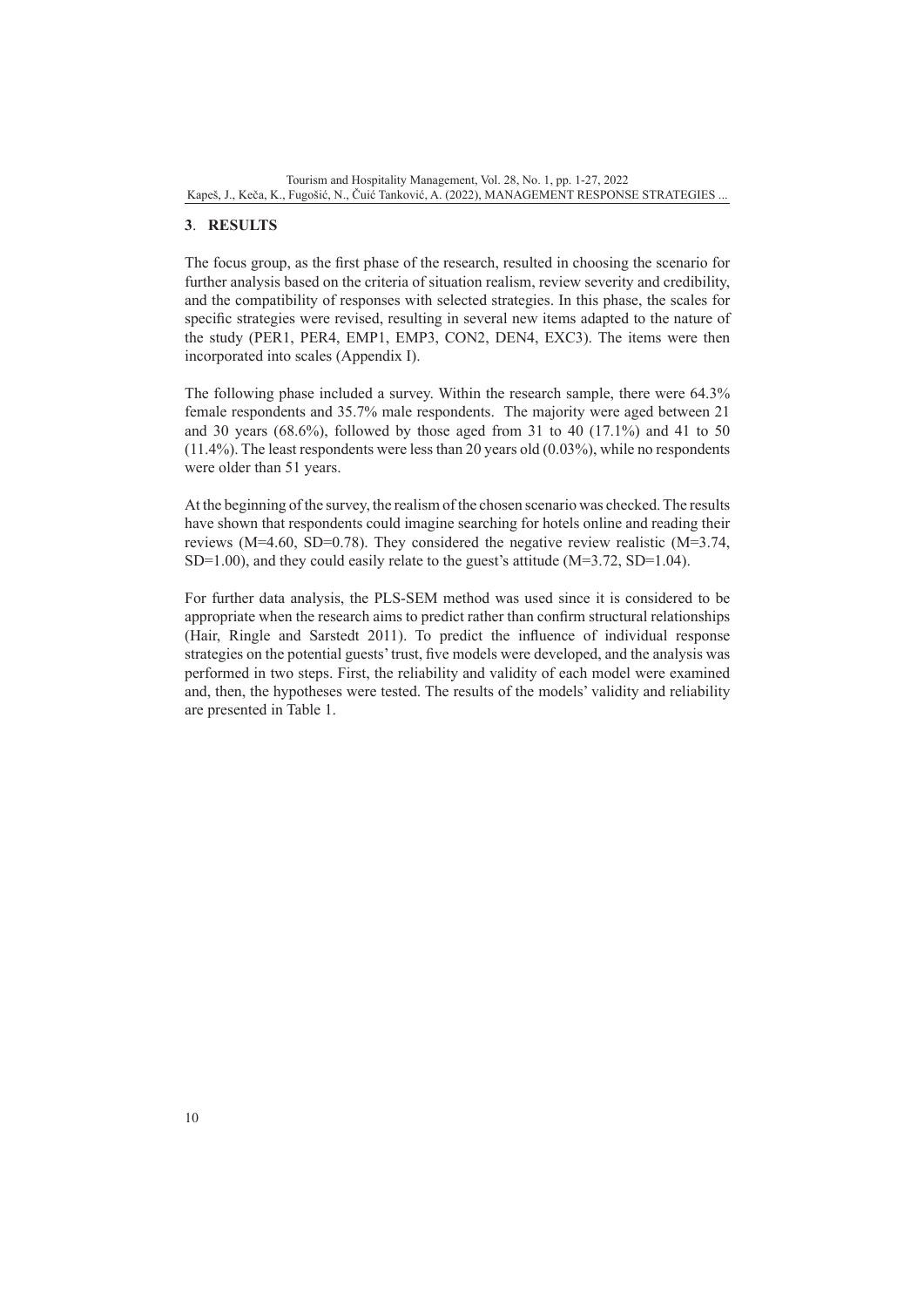| <b>Model</b>    | Construct       | <b>Variable</b>  | Outer<br>loadings | C.R.  | <b>AVE</b> |
|-----------------|-----------------|------------------|-------------------|-------|------------|
| Personalization | Personalization | PER1             | 0.881             |       |            |
| strategy        |                 | PER3             | 0.894             | 0.866 | 0.628      |
|                 |                 | PER4             | 0.828             |       |            |
|                 | Trust           | TRU1             | 0.902             |       |            |
|                 |                 | TRU <sub>2</sub> | 0.856             |       |            |
|                 |                 | TRU3             | 0.895             |       |            |
|                 |                 | TRU4             | 0.873             |       |            |
|                 |                 | TRU5             | 0.872             |       |            |
|                 |                 | TRU <sub>6</sub> | 0.877             |       |            |
|                 |                 | TRU7             | 0.909             |       |            |
|                 |                 | TRU8             | 0.884             |       |            |
|                 |                 | TRU9             | 0.848             |       |            |
|                 |                 | TRU10            | 0.838             | 0.979 | 0.721      |
|                 |                 | TRU11            | 0.845             |       |            |
|                 |                 | <b>TRU12</b>     | 0.916             |       |            |
|                 |                 | <b>TRU13</b>     | 0.864             |       |            |
|                 |                 | TRU14            | 0.792             |       |            |
|                 |                 | <b>TRU15</b>     | 0.749             |       |            |
|                 |                 | <b>TRU16</b>     | 0.792             |       |            |
|                 |                 | TRU17            | 0.817             |       |            |
|                 |                 | TRU18            | 0.729             |       |            |

Table 1: **Validity and reliability of response strategies' models**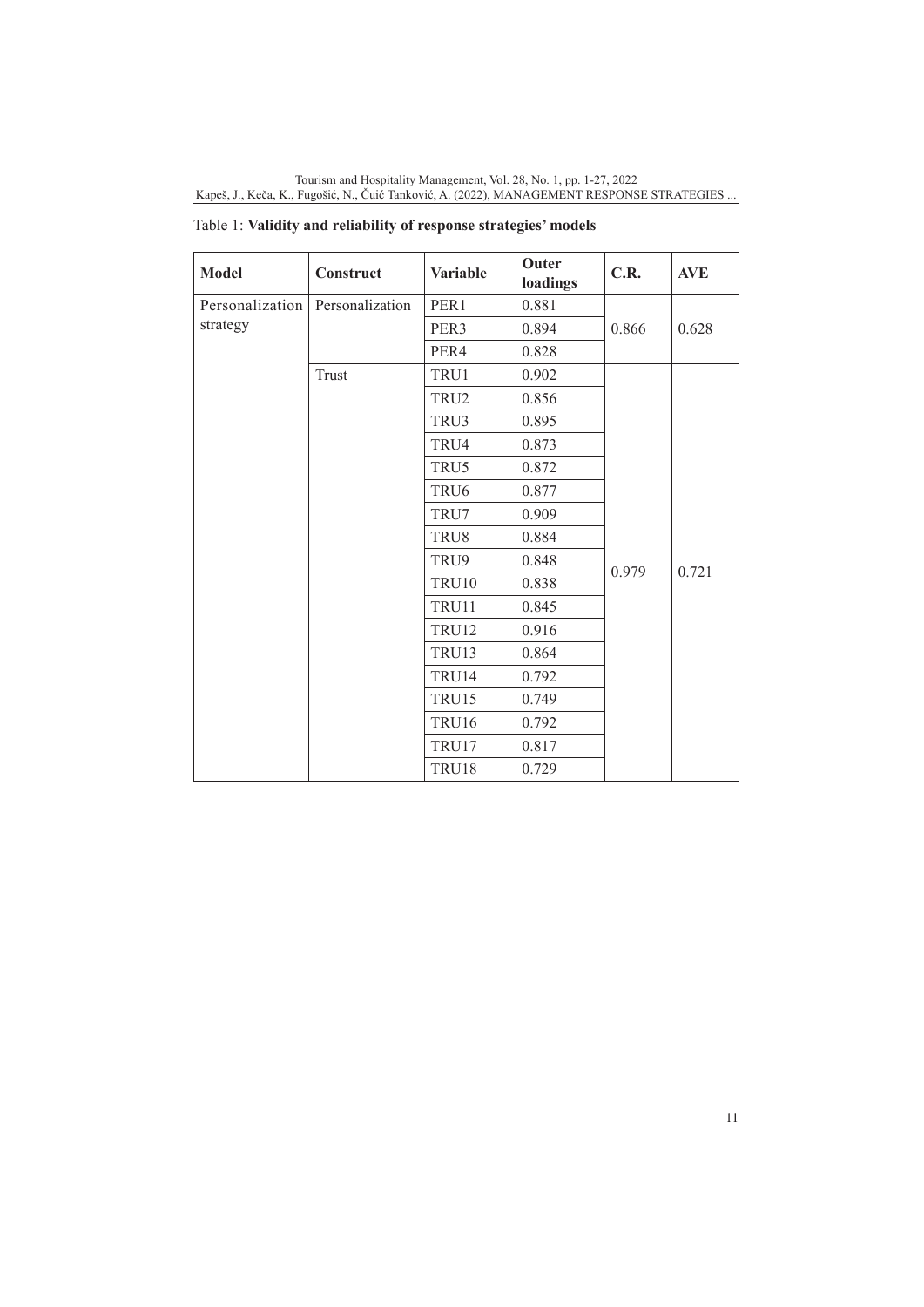| <b>Model</b> | Construct | <b>Variable</b>  | <b>Outer</b><br>loadings | C.R.  | <b>AVE</b> |
|--------------|-----------|------------------|--------------------------|-------|------------|
| Empathy      | Empathy   | EMP1             | 0.898                    |       |            |
| strategy     |           | EMP <sub>2</sub> | 0.931                    |       |            |
|              |           | EMP3             | 0.939                    | 0.957 | 0.848      |
|              |           | EMP4             | 0.914                    |       |            |
|              | Trust     | TRU1             | 0.882                    |       |            |
|              |           | TRU2             | 0.891                    |       |            |
|              |           | TRU4             | 0.867                    |       |            |
|              |           | TRU5             | 0.808                    |       |            |
|              |           | TRU <sub>6</sub> | 0.878                    |       |            |
|              |           | TRU7             | 0.854                    |       |            |
|              |           | TRU8             | 0.804                    |       |            |
|              |           | TRU9             | 0.867                    | 0.978 | 0.716      |
|              |           | <b>TRU10</b>     | 0.912                    |       |            |
|              |           | TRU11            | 0.867                    |       |            |
|              |           | <b>TRU12</b>     | 0.895                    |       |            |
|              |           | <b>TRU13</b>     | 0.863                    |       |            |
|              |           | TRU14            | 0.857                    |       |            |
|              |           | <b>TRU15</b>     | 0.863                    |       |            |
|              |           | <b>TRU16</b>     | 0.871                    |       |            |
|              |           | TRU17            | 0.849                    |       |            |

Tourism and Hospitality Management, Vol. 28, No. 1, pp. 1-27, 2022 Kapeš, J., Keča, K., Fugošić, N., Čuić Tanković, A. (2022), MANAGEMENT RESPONSE STRATEGIES ...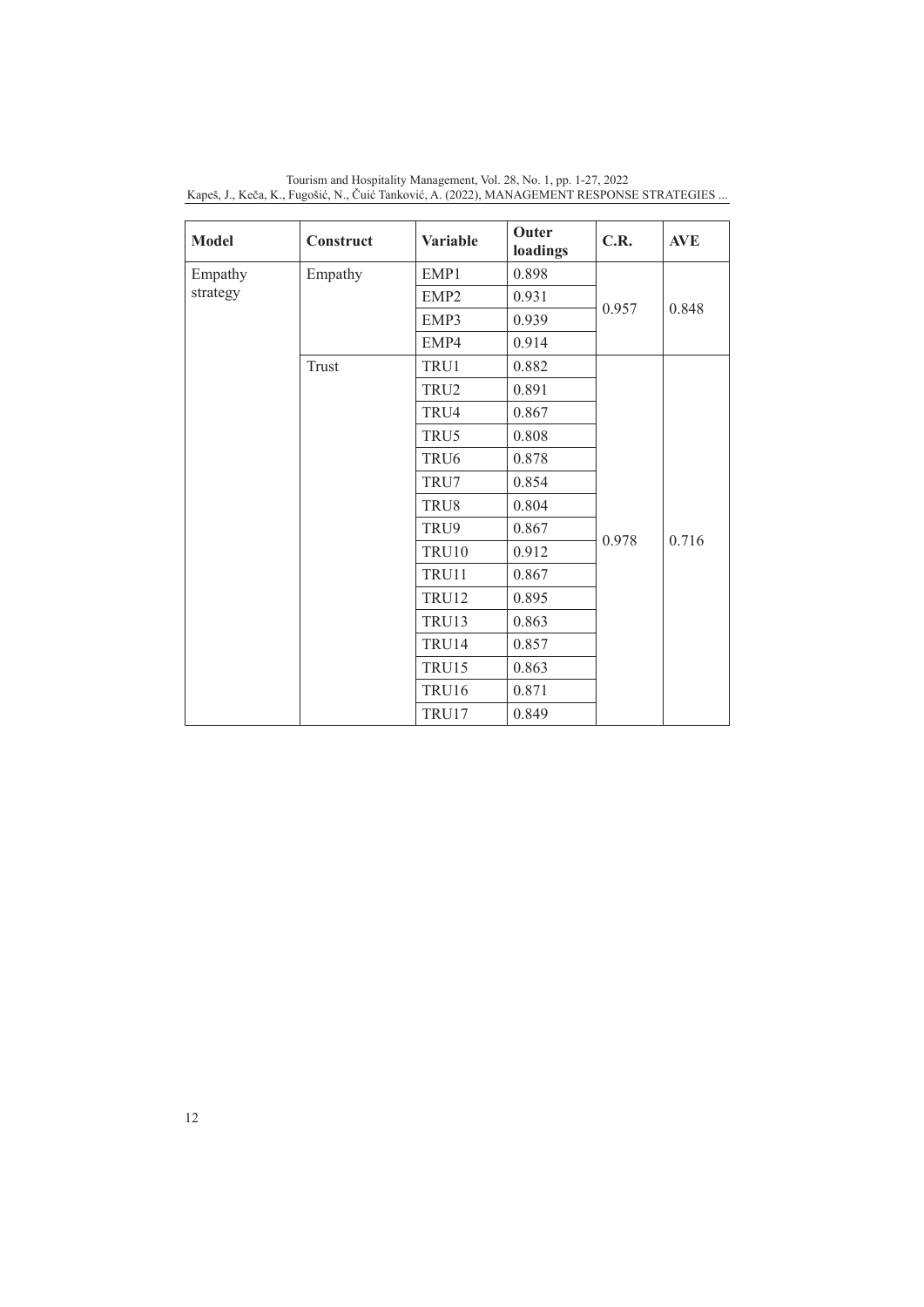| <b>Model</b> | Construct  | <b>Variable</b>  | Outer<br>loadings | C.R.  | <b>AVE</b> |
|--------------|------------|------------------|-------------------|-------|------------|
| Confession   | Confession | CON1             | 0.880             |       |            |
| strategy     |            | CON <sub>2</sub> | 0.915             | 0.941 | 0.799      |
|              |            | CON3             | 0.880             |       |            |
|              |            | CON4             | 0.901             |       |            |
|              | Trust      | TRU1             | 0.857             |       |            |
|              |            | TRU2             | 0.874             |       |            |
|              |            | TRU3             | 0.876             |       |            |
|              |            | TRU4             | 0.896             |       |            |
|              |            | TRU5             | 0.932             |       |            |
|              |            | TRU6             | 0.934             |       |            |
|              |            | TRU7             | 0.945             |       |            |
|              |            | TRU8             | 0.912             |       |            |
|              |            | TRU9             | 0.898             | 0.986 | 0.800      |
|              |            | <b>TRU10</b>     | 0.907             |       |            |
|              |            | TRU11            | 0.913             |       |            |
|              |            | <b>TRU12</b>     | 0.915             |       |            |
|              |            | TRU13            | 0.877             |       |            |
|              |            | TRU14            | 0.846             |       |            |
|              |            | <b>TRU15</b>     | 0.906             |       |            |
|              |            | TRU16            | 0.918             |       |            |
|              |            | TRU17            | 0.909             |       |            |
|              |            | TRU18            | 0.772             |       |            |

Tourism and Hospitality Management, Vol. 28, No. 1, pp. 1-27, 2022 Kapeš, J., Keča, K., Fugošić, N., Čuić Tanković, A. (2022), MANAGEMENT RESPONSE STRATEGIES ...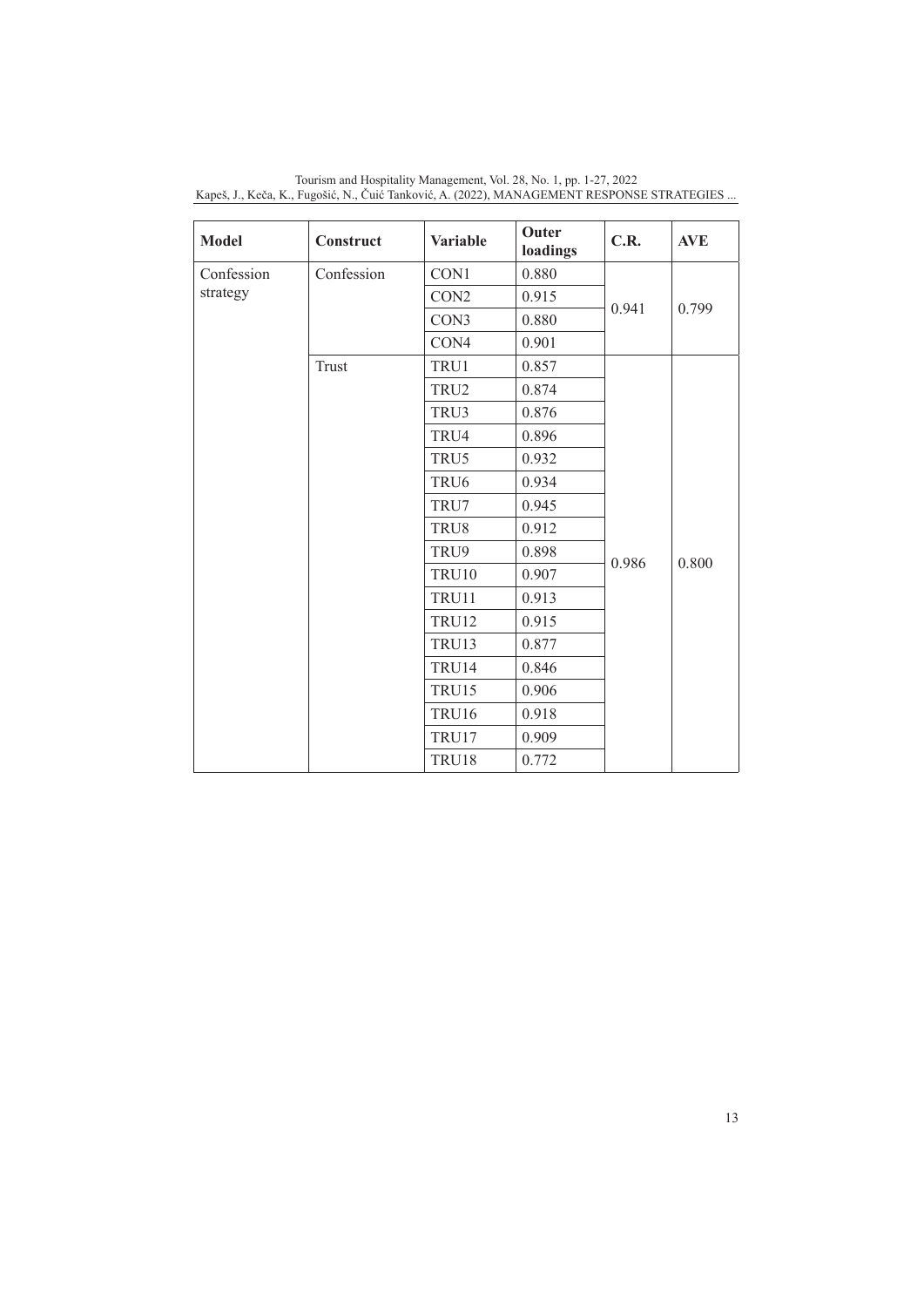| <b>Model</b>    | Construct | <b>Variable</b>  | Outer<br>loadings | C.R.  | <b>AVE</b> |
|-----------------|-----------|------------------|-------------------|-------|------------|
| Denial strategy | Denial    | DEN1             | 0.805             |       |            |
|                 |           | DEN <sub>2</sub> | 0.854             |       |            |
|                 |           | DEN3             | 0.796             | 0.888 | 0.666      |
|                 |           | DEN4             | 0.808             |       |            |
|                 | Trust     | TRU1             | 0.851             |       |            |
|                 |           | TRU <sub>2</sub> | 0.915             |       |            |
|                 |           | TRU3             | 0.837             |       |            |
|                 |           | TRU4             | 0.880             |       |            |
|                 |           | TRU5             | 0.793             |       |            |
|                 |           | TRU <sub>6</sub> | 0.862             |       |            |
|                 |           | TRU7             | 0.936             |       |            |
|                 |           | TRU8             | 0.812             |       |            |
|                 |           | TRU9             | 0.875             | 0.980 | 0.730      |
|                 |           | <b>TRU10</b>     | 0.874             |       |            |
|                 |           | TRU11            | 0.908             |       |            |
|                 |           | <b>TRU12</b>     | 0.922             |       |            |
|                 |           | <b>TRU13</b>     | 0.913             |       |            |
|                 |           | TRU14            | 0.875             |       |            |
|                 |           | <b>TRU15</b>     | 0.881             |       |            |
|                 |           | TRU16            | 0.837             |       |            |
|                 |           | TRU17            | 0.779             |       |            |

Tourism and Hospitality Management, Vol. 28, No. 1, pp. 1-27, 2022 Kapeš, J., Keča, K., Fugošić, N., Čuić Tanković, A. (2022), MANAGEMENT RESPONSE STRATEGIES ...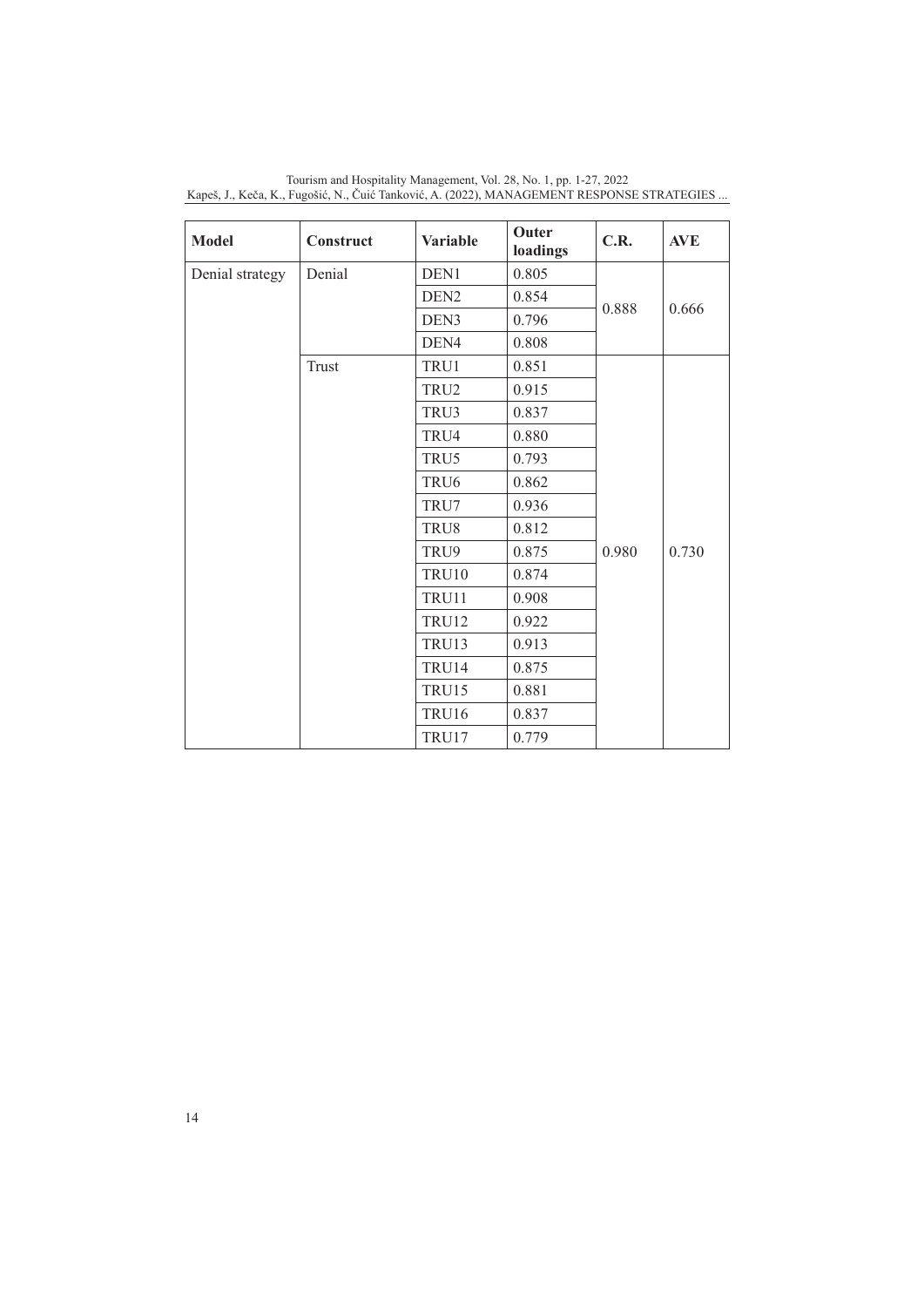| <b>Model</b>    | Construct | <b>Variable</b>  | <b>Outer</b><br>loadings | C.R.  | <b>AVE</b> |
|-----------------|-----------|------------------|--------------------------|-------|------------|
| Excuse strategy | Excuse    | EXC1             | 0.905                    |       |            |
|                 |           | EXC2             | 0.931                    | 0.813 | 0.553      |
|                 | Trust     | TRU1             | 0.846                    |       |            |
|                 |           | TRU2             | 0.852                    |       |            |
|                 |           | TRU3             | 0.795                    |       |            |
|                 |           | TRU4             | 0.762                    |       |            |
|                 |           | TRU <sub>6</sub> | 0.726                    |       |            |
|                 |           | TRU7             | 0.835                    |       |            |
|                 |           | TRU8             | 0.827                    |       |            |
|                 |           | TRU9             | 0.770                    | 0.966 | 0.616      |
|                 |           | <b>TRU10</b>     | 0.875                    |       |            |
|                 |           | TRU11            | 0.858                    |       |            |
|                 |           | <b>TRU12</b>     | 0.847                    |       |            |
|                 |           | <b>TRU13</b>     | 0.838                    |       |            |
|                 |           | TRU14            | 0.724                    |       |            |
|                 |           | <b>TRU15</b>     | 0.836                    |       |            |
|                 |           | <b>TRU16</b>     | 0.772                    |       |            |
|                 |           | TRU17            | 0.731                    |       |            |

Tourism and Hospitality Management, Vol. 28, No. 1, pp. 1-27, 2022 Kapeš, J., Keča, K., Fugošić, N., Čuić Tanković, A. (2022), MANAGEMENT RESPONSE STRATEGIES ...

Outer loadings for all presented variables range from 0.724 to 0.945. They exceed 0.70 as suggested by Hair, Ringle and Sarstedt (2011), thus confirming the indicators' reliability. During the analysis, some variables were excluded due to outer loadings lower than 0.70. The variable PER2 was excluded from the Personalization model; the variables TRU3 and TRU18, from the Empathy model; the variable TRU18, from the Denial model; and the variables EXC4, TRU18, TRU5, and EXC3, from the Excuse model. After eliminating these variables, composite reliability (C.R.) for all constructs ranges from 0.813 to 0.986, thus exceeding the required minimum of 0.70. Thereby the internal consistency reliability has been satisfied.

Convergent validity was assessed by the average variance extracted (AVE) that should be above the threshold of 0.50 (Hair, Ringle and Sarstedt 2011). All AVE values are between 0.553 and 0.848, thus confirming the convergent validity. Discriminant validity was confirmed using the Fornell-Larcker test. In all five models, the square root of the AVE of each latent variable is higher than their correlation with the other variable in a model (Fornell and Larcker 1981). Furthermore, for all constructs, cross-loadings are lower than the loading on the main construct. The HTMT ratio ranges from 0.316 to 0.844, not exceeding, thereby, the maximum of 0.9 recommended by Henseler, Ringle and Sarstedt (2015). Therefore, these results indicate the factors' convergent and discriminant validity.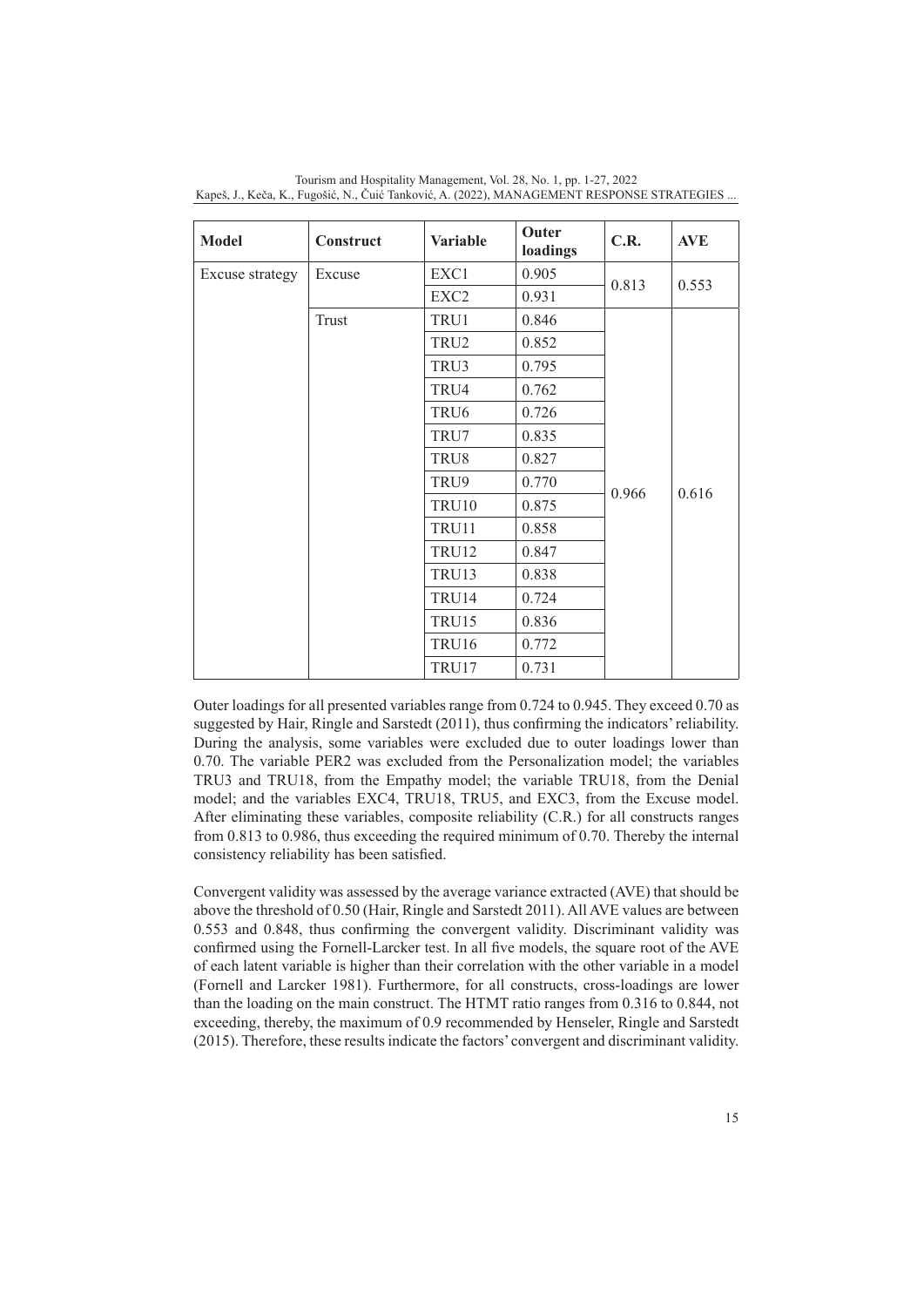Additionally, the realism of each response and the suitability of each strategy was checked. Considering the obtained mean values, respondents considered all managers' responses to be realistic (mean values from 3.45 to 4.17), and the responses successfully reflected the characteristics of each strategy (mean values from 3.08 to 4.36). Based on that, the necessary criteria are met, and the models' reliability and validity are confirmed, so further analysis can be performed.

To test hypotheses and examine the influence of each response strategy on potential guests' trust, standardized path coefficients and significance levels were calculated (Table 2).

| Path                                | $\beta$  | t-value | p-value | $\overline{Q^2}$ | <b>Hypothesis</b> |
|-------------------------------------|----------|---------|---------|------------------|-------------------|
| Personalization $\rightarrow$ Trust | 0.744    | 18.062  | 0.000   | 0.386            | H1: Supported     |
| $Empathy \rightarrow Trust$         | 0.494    | 5.032   | 0.000   | 0.168            | H2: Supported     |
| Confession $\rightarrow$ Trust      | 0.808    | 18.256  | 0.000   | 0.504            | H3: Supported     |
| Denial $\rightarrow$ Trust          | $-0.323$ | 2.785   | 0.005   | 0.061            | H4: Supported     |
| $Excuse \rightarrow Trust$          | $-0.578$ | 6.807   | 0.000   | 0.203            | H5: Supported     |

Table 2: **Path coefficients and hypotheses testing**

All hypotheses are statistically significant at the level of 5%. The results show a significant and positive influence of personalization on trust  $(\beta=0.744, t=18.62)$ , supporting, thereby, hypothesis H1. The influence of empathy on trust is also significant and positive  $(\beta=0.494, t=5.032)$ , thus supporting hypothesis H2. Furthermore, hypothesis H3 was also supported, since confession significantly and positively influences trust  $(\beta=0.808,$ 18.256). On the other hand, results show that denial significantly and negatively influences trust ( $\beta$ = -0.323, t=2.785), thus supporting hypothesis H4. Finally, the influence of excuse on trust is also significant and negative  $(6=$  -0.578, t=6.807), thereby confirming hypothesis  $H_2$ .  $Q^2$  values are all above zero, indicating good reconstruction of values and models' predictive relevance.

## **4. DISCUSSION AND CONCLUSION**

The expansion of online reviews on user-generated media has made them one of the main concerns of hotel managers today, especially negative reviews as they carry a greater weight than positive ones for customers. Although negative reviews are unwanted, these complaints are also an opportunity to show off great hotel customer service (Stevens et al. 2018). There is agreement among researchers that negative reviews should be responded to because not dealing with them can harm the reputation of a hotel (Lee and Song 2010). However, there is an ongoing debate about what kind of response should be given.

The research aimed to identify the main types of managers' response strategies to negative online reviews, concerning their accommodativeness/defensiveness and active listening rules, and to examine their influence on the trust of potential guests reading reviews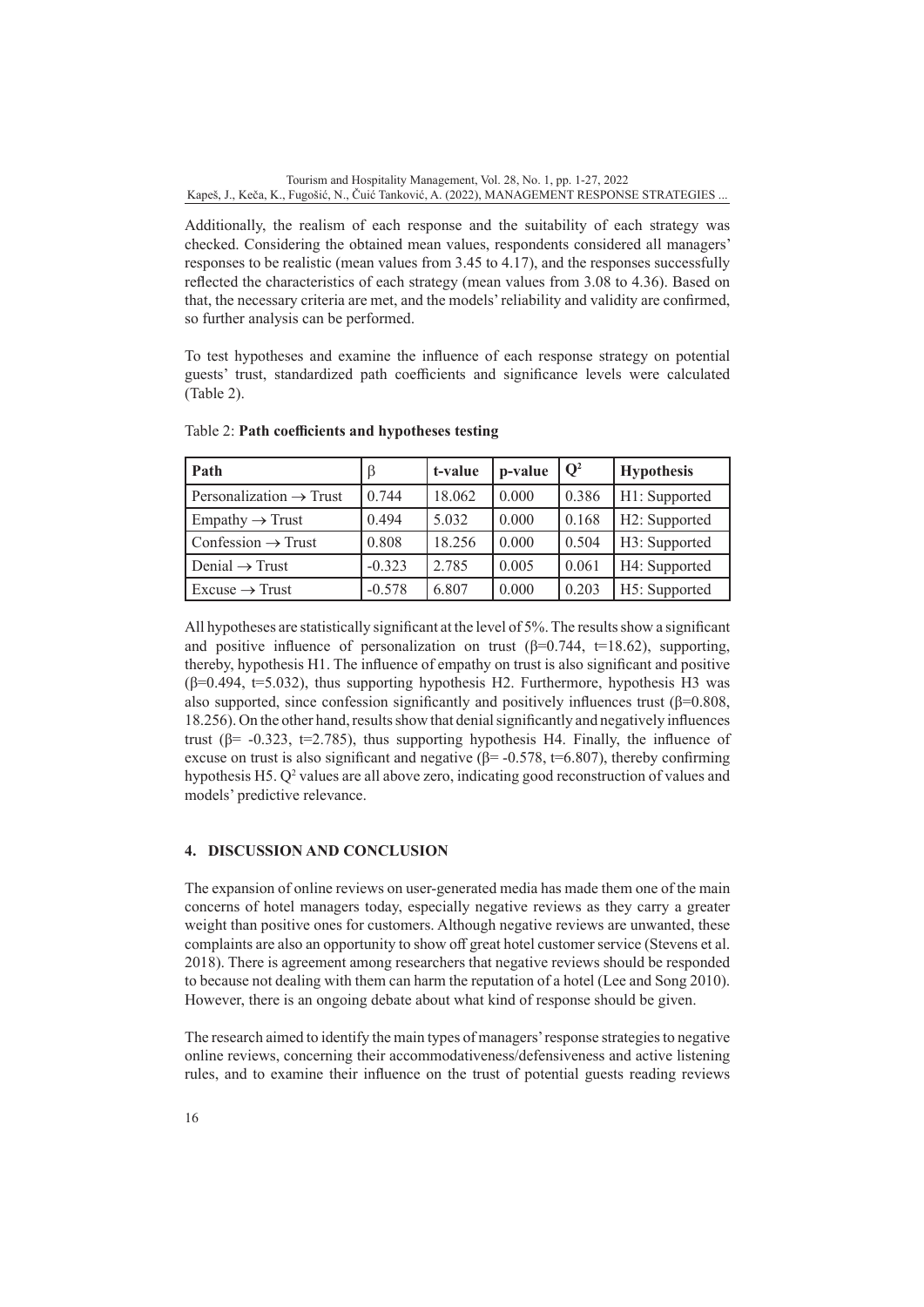on user-generated media. The results have confirmed that various types of responses yield different, even opposite, levels of trust. This is in accordance with previous studies that have found different outcomes depending on the managers' response type to the complaints (Casado-Díaz et al. 2020; Roozen and Readts 2018; Li, Cui and Peng 2018). Although it is widely accepted that negative reviews should be responded to, the act of responding itself is not enough to gain the trust of potential guests. The response should be crafted carefully to avoid causing countereffects.

The research has revealed that using personalization as a response strategy to a negative online review leads to the greater trust of potential guests. These results support some previous findings that mostly agree that personalized responses yield more benefits than generic ones (Stevens et al. 2018; Wang and Chaudhry 2018; Roozen and Readts 2018; Min, Lim and Magnini 2015). However, even when the response is adapted to a specific complaint, there is a range of strategies that can be used and they can cause different positive or negative reactions in potential guests reading these responses.

Research results show that using empathy as a response strategy to a negative review also leads to a greater trust level of potential guests. Empathic response implies showing understanding and sincere care for customers' problems. The results are consistent with previous findings where including empathy statements in a response has resulted in greater guest satisfaction (Einwiller and Steilen 2015; Min, Lim and Magnini 2015). Findings for both personalization and empathy support the theory proposed by Min, Lim and Magnini (2015) that active listening rules for face-to-face service recovery (Gruber 2011) also apply in the online environment.

Besides including empathy, the results show that implementing confession as a response strategy also positively influences the trust of potential guests. This supports some previous findings that have recognized some benefits of using this strategy (Casado-Díaz et al. 2020; Lee and Song 2010). However, this strategy should be used with caution. Some authors (Li, Cui and Peng 2018) argue that in certain cases when the complaint is not the result of service failure, the opposite, defensive strategy, could be more beneficial. The confession strategy means that hotel management recognizes the problem, apologizes, and admits the responsibility. Since the complaints sometimes may be subjective, the managers should distinguish, depending on the type of review, whether they will accept the responsibility for the subject of the complaint.

Although Li, Cui and Peng (2018) found that defending the company in some cases when there was no service failure is better than just apologizing, our findings show that using denial as a response strategy has a negative influence on potential guests' trust. Moreover, Abramova et al. (2015) have found that even when the problem stated in a review is beyond the hotel's control, denying it or arguing with the customer will not actually boost guests' confidence in the hotel. This also relates to some previous findings that have shown negative implications of using this strategy when replying to complaints (Einwiller and Steilen 2015; Lee and Song 2010).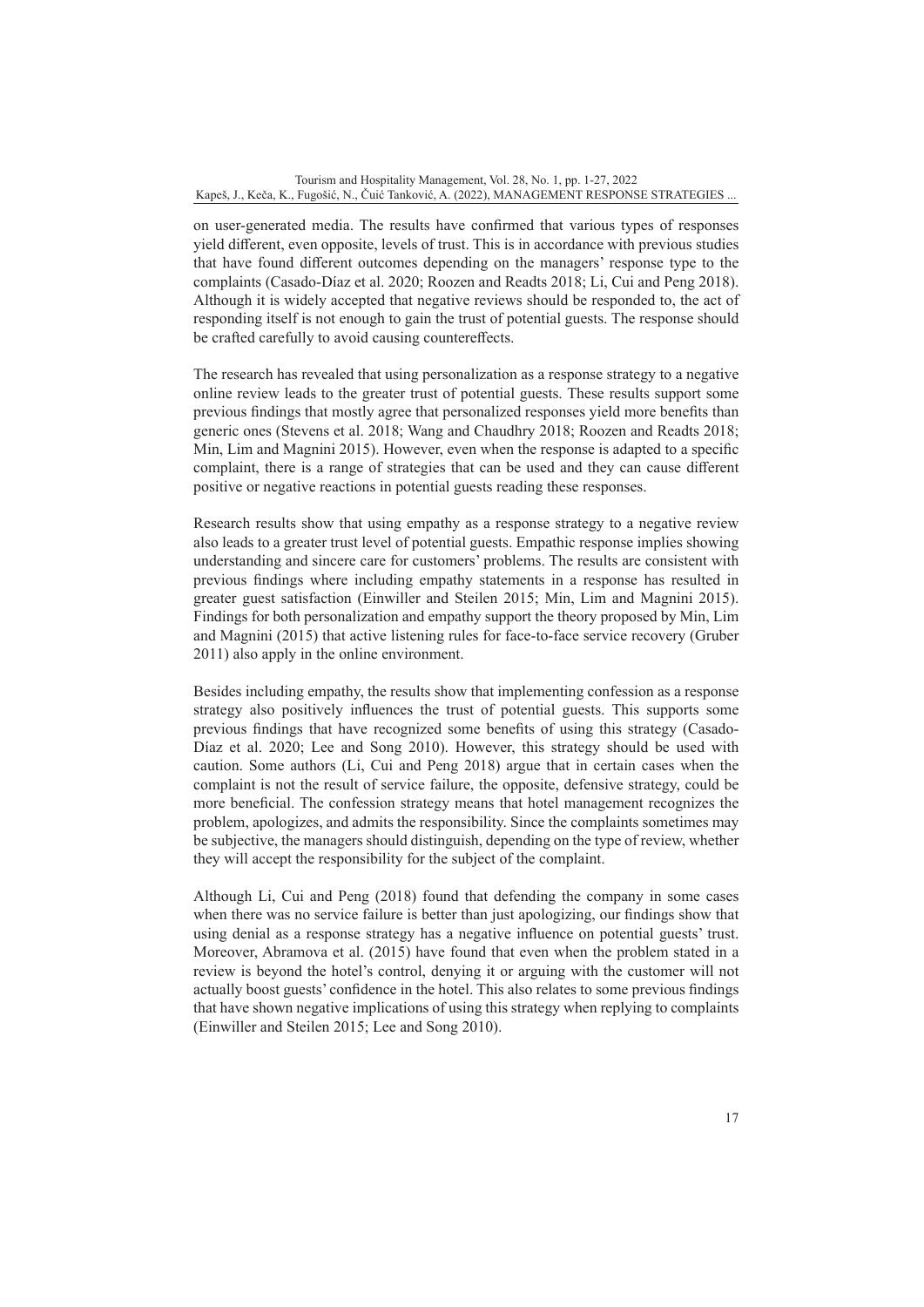Similar results appear for the excuse strategy, which implies admitting the problem but shifting the blame to a third party or some external factors. Thus, findings have confirmed that using excuse as a response strategy also negatively influences the trust of potential guests. This appears to be contradictory to some previous studies which have found that excuses in managers' responses can have some positive implications on guests' trust (Abramova et al. 2015). On the other hand, similar to our results, Lee and Cranage (2014) and Liu et al. (2020) do not advise using external causal explanations because they yield an unfavourable impression of the company. This inconsistency in some findings can be explained by different types of negative reviews addressed in the studies. However, when it comes to a perceived service failure, results have revealed that the use of the personalization, empathy, and confession strategies in managers' response positively influences trust, whereas the denial and excuse strategies have a negative influence on trusts. These findings yield several useful theoretical and practical implications.

## **4.1. Theoretical implications**

Previous research has mostly focused on the two opposite sides of the accommodativedefensive continuum when replying to negative online reviews. This study adds to the body of knowledge by applying the more flexible approach, gauging different levels of accommodativeness and defensiveness in manager responses, as suggested by previous researchers (Li, Cui and Peng 2018). The paper provides a systematic review of the literature and identifies the three dominant strategies of the accommodative-defensive spectrum, namely, confession, denial, and excuse. Additionally, it adopts the theory proposed by Min, Lim and Magnini (2015), according to which online review responses should follow the same rules as face-to-face service recovery. Hence, two additional strategies arose, personalization and empathy. Since they were observed independently and all strategies do not exclude each other, this conceptualization helps researchers to develop further models when researching managers' responses to online complaints.

The paper provides empirical evidence on the influence of these five strategies on the trust of potential guests reading these reviews on the Internet. Studies to date have mostly observed managerial responses by confronting two strategies, whereas this research provides a comparison of five main strategies derived from the literature. Such an approach can help scholars to better understand the positive or negative implications of each strategy by observing their influences relative to each other.

Furthermore, including trust as a dependent variable also presents a novelty of this research. Concerning the influence of response content on potential guests' trust, previous studies have only observed applying response versus no response strategy (Sparks, So and Bradley 2016) or using generic versus personalized responses (Wei, Miao and Huang 2013). Moreover, supporting all five hypotheses in this research has revealed a causal relationship between the response strategies and the trust of potential guests. Since trust is a key concept in customer relationship management, and research has revealed that it is influenced by different response strategies, this could represent a basis for further model development.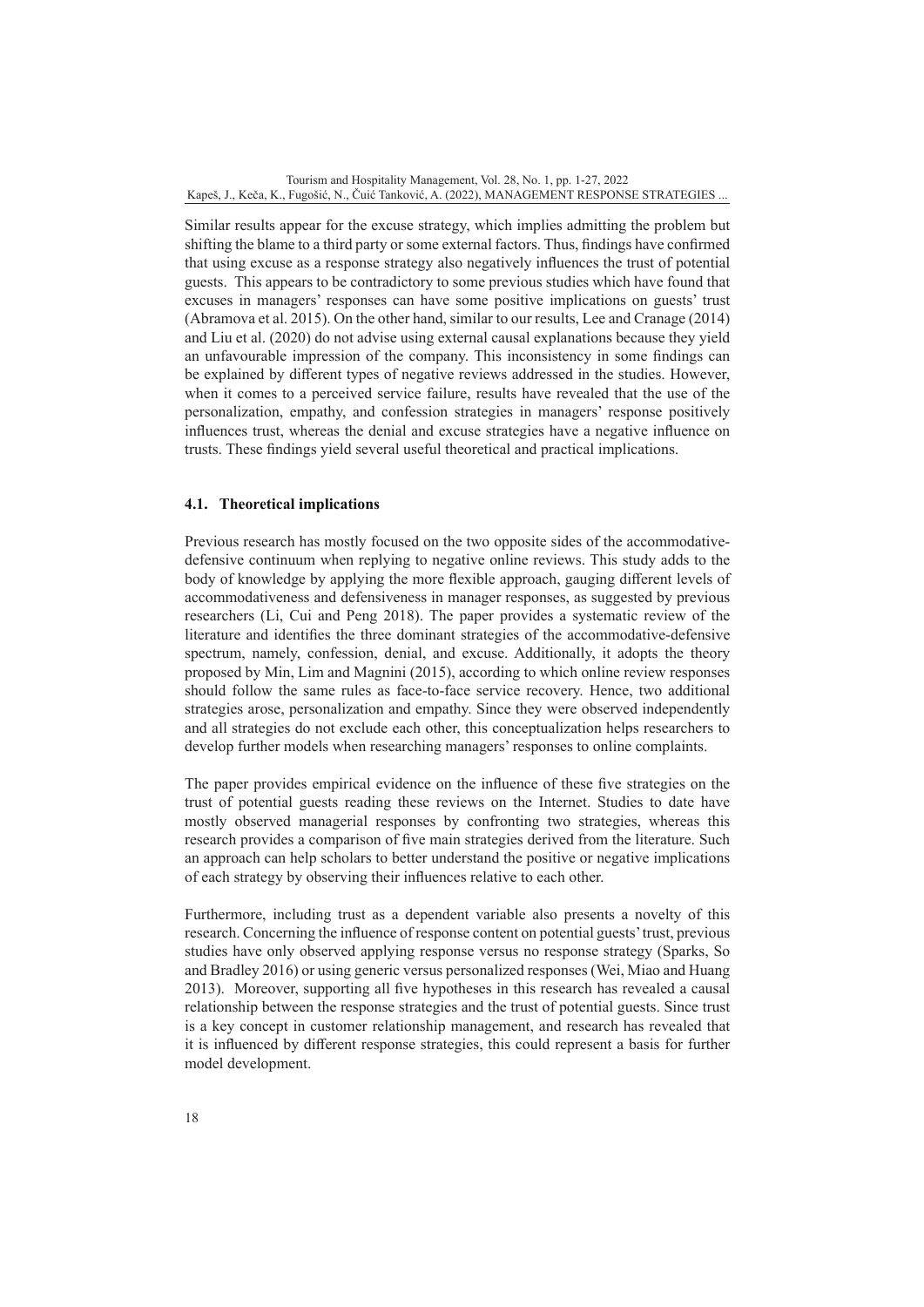## **4.2. Practical implications**

The research has revealed how different types of answers to the same service failure can generate different perceptions of trust. These findings emphasize the importance of careful tailoring the response to each review. As Wen et al. (2020) state, online reviews are an imperative in today's digital age, and thus should be treated as top priority in hotel marketing. Hotel managers should be educated on how to semantically tailor the response to each type of complaint, or they should engage specialized employees who will deal with online reviews. As stated earlier, both responses and reviews are accessible to everyone, and the improper reaction of management can harm a hotel's reputation.

To gain readers' trust, results suggest that responses to complaints should be personalized, tailored individually to each customer, and referring specifically to their problem. When responding to complaints, managers should show sincere care and understanding for the customer's problems because providing an empathic response will lead to the greater trust of potential guests. Furthermore, hotel managers are advised to use accommodative rather than defensive strategies. More precisely, they should use the confession strategy, whereby they will recognize the problem, accept responsibility and, finally, apologize for the situation. On the other hand, research shows that managers should not deny the existence of a problem or argue with customers because this could give the impression that they do not care about their customers but only about their company. Similarly, for some managers it may sometimes seem practical to avoid taking responsibility for the problem, and they will opt to shift the blame to someone or something else; however, findings suggest that this strategy also does not instil confidence in the hotel.

Despite the clear recommendations deriving from the research, it should be noted that there is no single solution to every negative review. In our research, the complaint was the result of a perceived service failure, which represents the most common scenario; however, hotel managers face a variety of online complaints every day, some of which may be unjustified or even fake. Therefore, confession, denial, and excuse in responses should always be used with caution, taking into consideration the type of review. As trust is the starting point of building a customer relationship, and is related to booking intention, these results provide valuable information on how to react to a negative review to achieve the greater trust of potential guests.

### **4.3. Limitations and recommendations for future research**

This study has certain limitations which could stimulate future research. It should be noted that this research uses a single scenario to test all response types. While on the one hand, this eases the comparability of strategies, on the other hand, it diminishes the generalizability of the results. The managers' responses, as well as the potential customers' reactions to these responses, may differ depending on the type of failure that has occurred (Li, Cui and Peng 2018; Abramova et al. 2015). This research involves a severe negative review concerning a perceived service failure; however, hotels deal with many kinds of complaints that may or may not be justified. Therefore, further research needs to examine more deeply the situational context to determine in which situation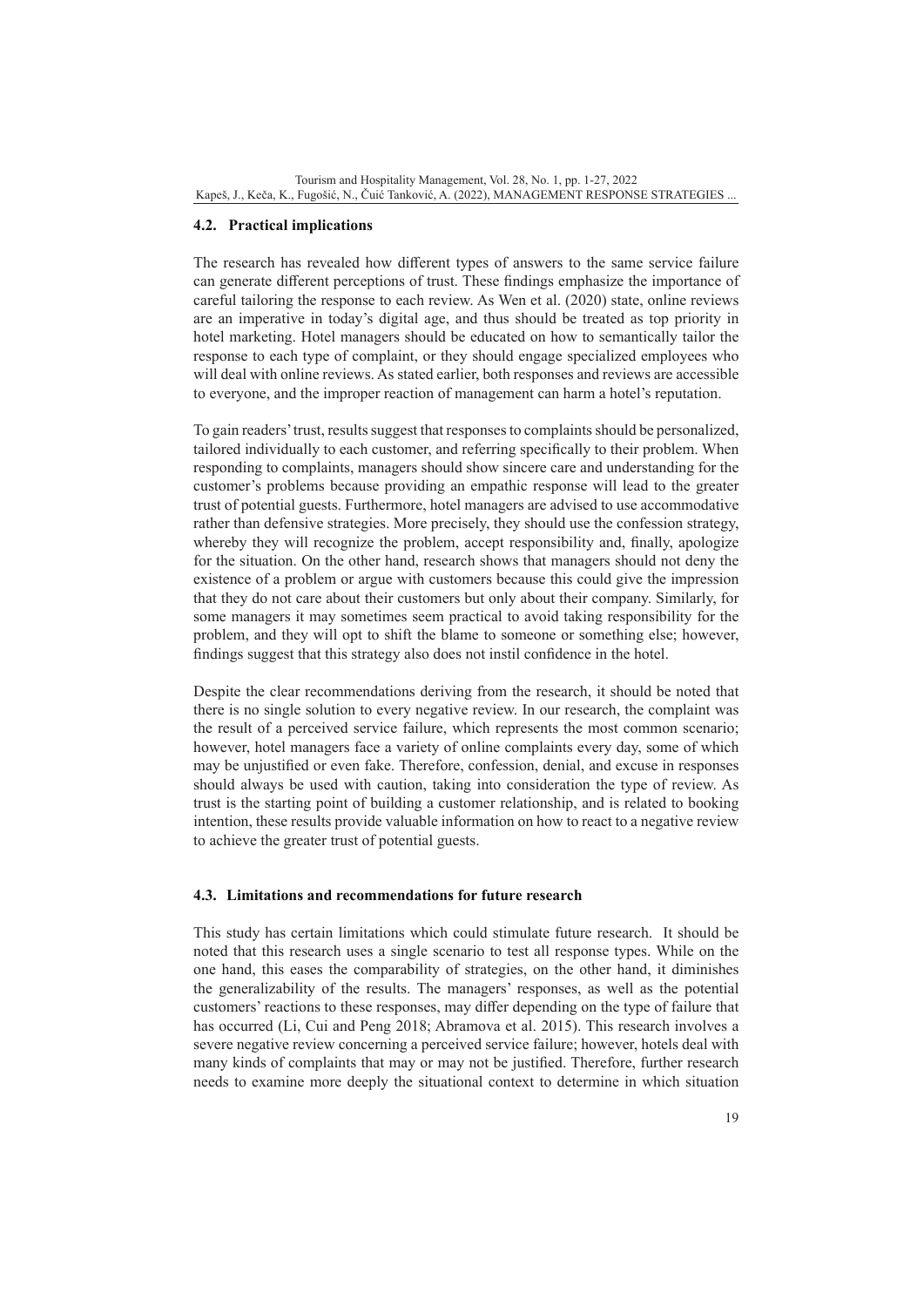which strategy would be the most appropriate. Upcoming studies may distinguish reviews depending on the type, objectivity, or controllability of the reason of complaint. In future research, contextual factors such as hotel class or even respondents' characteristics could also be considered.

Since these strategies have been understudied up to date, this research has observed each strategy independently to get a clearer picture of its influence on trust and provide a basis for future research. However, not all strategies are mutually exclusive. Thus, another stimulative direction for further studies is to examine the combination of proposed strategies. By combining elements of two or three strategies, new ones would emerge, and their influence on trust or booking intention could be tested. Hence, examining the proposed types of strategies in different settings or different combinations could be a rich area for future research.

#### **REFERENCES**

- Abramova, O., Shavanova, T., Fuhrer, A., Krasnova, H. and Buxmann, P. (2015), "Understanding the sharing economy: The role of response to negative reviews in the peer-to-peer accommodation sharing network", in *ECIS 2015 Completed Research Papers,* Paper 1, pp. 1-16. [https://doi.org/10.7892/](https://doi.org/10.7892/boris.68898) [boris.68898](https://doi.org/10.7892/boris.68898)
- Andrlić, B. and Ružić, I. (2010), "Effect of e-marketing on consumer behavior in hospitality", in *Conference proceedings of Tourism & Hospitality Management 2010,* Faculty of Tourism and Hospitality Management, Opatija, pp. 692-706.
- Bahadur, W., Khan, A.N., Ali, A. and Usman, M. (2020), "Investigating the effect of employee empathy on service loyalty: The mediating role of trust in and satisfaction with a service employee", *Journal of Relationship Marketing*, Vol. 19, No. 3, pp. 229-252. [https://doi.org/10.1080/15332667.2019.1](https://doi.org/10.1080/15332667.2019.1688598) [688598](https://doi.org/10.1080/15332667.2019.1688598)
- Bakshi, S., Dogra, N. and Gupta, A. (2019), "What motivates posting online travel reviews? Integrating gratifications with technological acceptance factors", *Tourism and Hospitality Management*, Vol. 25, No. 2, pp. 335-354.<https://doi.org/10.20867/thm.25.2.5>
- Bitner, M.J., Booms, B.H. and Tetreault, M.S. (1990), "The service encounter: diagnosing favorable and unfavorable incidents", *Journal of Marketing*, Vol. 54, No. 1, pp. 71-84. [https://doi.](https://doi.org/10.1177/002224299005400105) [org/10.1177/002224299005400105](https://doi.org/10.1177/002224299005400105)
- Bloor, M., Frankland, J., Thomas, M. and Robson, K. (2001), *Focus Groups in Social Research*, SAGE Publications Ltd., London, UK.<https://doi.org/10.4135/9781849209175>
- Boonsiritomachai, W. and Sud-On, P. (2020), "Increasing Purchase Intention and Word-Of-Mouth through Hotel Brand Awareness", *Tourism and Hospitality Management*, Vol. 26, No. 2, pp. 265-289. <https://doi.org/10.20867/thm.26.2.1>
- Browning, V., So, K.K.F. and Sparks, B. (2013), "The influence of online reviews on consumers' attributions of service quality and control for service standards in hotels", *Journal of Travel & Tourism Marketing*, Vol. 30, No. 1-2, pp. 23-40.<https://doi.org/10.1080/10548408.2013.750971>
- Calder, B.J. and Tybout, A.M. (1999), "A vision of theory, research, and the future of business schools", *Journal of the Academy of Marketing Science*, Vol. 27, No. 3, pp. 359-366. [https://doi.](https://doi.org/10.1177/0092070399273006) [org/10.1177/0092070399273006](https://doi.org/10.1177/0092070399273006)
- Casado-Díaz, A.B., Andreu, L., Beckmann, S.C. and Miller, C. (2020), "Negative online reviews and webcare strategies in social media: effects on hotel attitude and booking intentions", *Current Issues in Tourism*, Vol. 23, No. 4, pp. 418-422.<https://doi.org/10.1080/13683500.2018.1546675>
- Chen, Y.H. and Barnes, S. (2007), "Initial trust and online buyer behaviour", *Industrial Management & Data Systems*, Vol. 107, No. 1, pp. 21-36. https://doi.org/10.1108/02635570710719034
- Cheng, X., Fu, S., Sun, J., Bilgihan, A. and Okumus, F. (2019), "An investigation on online reviews in sharing economy driven hospitality platforms: A viewpoint of trust", *Tourism Management*, Vol. 71, pp. 366-377. <https://doi.org/10.1016/j.tourman.2018.10.020>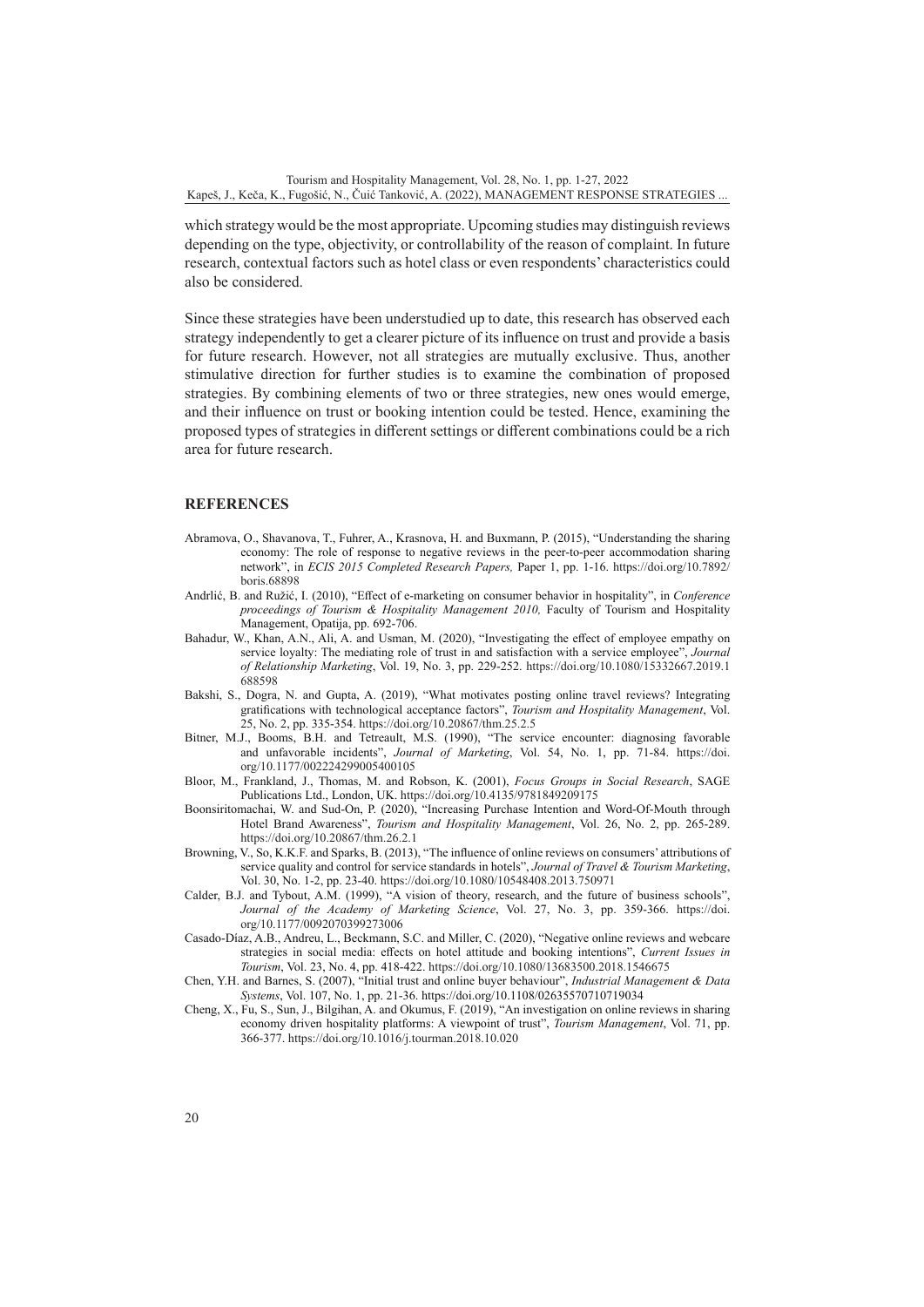Tourism and Hospitality Management, Vol. 28, No. 1, pp. 1-27, 2022

Kapeš, J., Keča, K., Fugošić, N., Čuić Tanković, A. (2022), MANAGEMENT RESPONSE STRATEGIES ...

- Chevalier, J.A. and Mayzlin, D. (2006), "The effect of word of mouth on sales: online book reviews", *Journal of Marketing Research*, Vol. 43, No. 3, pp. 345–354.<https://doi.org/10.1509/jmkr.43.3.345>
- Coombs, W.T. (1998), "An analytic framework for crisis situations: Better responses from a better understanding of the situation", *Journal of Public Relations Research*, Vol. 10, No. 3, pp. 177-191. [https://doi.](https://doi.org/10.1207/s1532754xjprr1003_02) [org/10.1207/s1532754xjprr1003\\_02](https://doi.org/10.1207/s1532754xjprr1003_02)
- Davidow, M. (2000), "The Bottom Line Impact of Organizational Responses to Customer Complaints", *Journal of Hospitality & Tourism Research*, Vol. 24, No. 4, pp. 473–490. [https://doi.](https://doi.org/10.1177/109634800002400404) [org/10.1177/109634800002400404](https://doi.org/10.1177/109634800002400404)
- Dellarocas, C., Zhang, X.M., and Awad, N.F. (2007), "Exploring the value of online product reviews in forecasting sales: The case of motion pictures", *Journal of Interactive Marketing*, Vol. 21, No. 4, pp. 23-45.<https://doi.org/10.1002/dir.20087>
- Dens, N., De Pelsmacker, P. and Purnawirawan, N. (2015), ""We (b) care" How review set balance moderates the appropriate response strategy to negative online reviews", *Journal of Service Management*, Vol. 26, No. 3, pp. 486-515.<https://doi.org/10.1108/JOSM-03-2014-0082>
- Einwiller, S.A. and Steilen, S. (2015), "Handling complaints on social network sites An analysis of complaints and complaint responses on Facebook and Twitter pages of large US companies", *Public Relations Review*, Vol. 41, No. 2, pp. 195-204.<https://doi.org/10.1016/j.pubrev.2014.11.012>
- Esmark Jones, C.L., Stevens, J.L., Breazeale, M. and Spaid, B.I. (2018), "Tell it like it is: The effects of differing responses to negative online reviews", *Psychology & Marketing*, Vol. 35, No. 12, pp. 891- 901. <https://doi.org/10.1002/mar.21142>
- Fan, H. and Lederman, R. (2018), "Online health communities: how do community members build the trust required to adopt information and form close relationships?", *European Journal of Information Systems*, Vol. 27, No. 1, pp. 62-89.<https://doi.org/10.1080/0960085X.2017.1390187>
- Feng, J., Lazar, J. and Preece, J. (2004), "Empathy and online interpersonal trust: A fragile relationship", *Behaviour & Information Technology*, Vol. 23, No. 2, pp. 97-106. [https://doi.org/10.1080/014492](https://doi.org/10.1080/01449290310001659240) [90310001659240](https://doi.org/10.1080/01449290310001659240)
- Fernandes, T. and Fernandes, F. (2018), "Sharing dissatisfaction online: analyzing the nature and predictors of hotel guests' negative reviews", *Journal of Hospitality Marketing & Management*, Vol. 27, No. 2, pp. 127-150.<https://doi.org/10.1080/19368623.2017.1337540>
- Finch, J. (1987), "The Vignette Technique in Survey Research.", *Sociology*, Vol. 21, No. 1, pp. 105–114. <https://doi.org/10.1177/0038038587021001008>
- Fornell, C. and Larcker, D.F. (1981), "Evaluating structural equation models with unobservable variables and measurement error", *Journal of Marketing Research*, Vol. 18, No. 1, pp. 39-50. [https://doi.](https://doi.org/10.1177/002224378101800104) [org/10.1177/002224378101800104](https://doi.org/10.1177/002224378101800104)
- Greene, J.C., Caracelli, V.J. and Graham, W.F. (1989), "Toward a conceptual framework for mixed-method evaluation designs", *Educational Evaluation and Policy Analysis*, Vol. 11, No. 3, pp. 255-274. https://doi.org/10.3102/01623737011003255
- Gruber, T. (2011), "I want to believe they really care: How complaining customers want to be treated by frontline employees", *Journal of Service Management*, Vol. 22, No. 1, pp. 85–110. [https://doi.](https://doi.org/10.1108/09564231111106938) [org/10.1108/09564231111106938](https://doi.org/10.1108/09564231111106938)
- Gu, B. and Ye, Q. (2014), "First step in social media: Measuring the influence of online management responses on customer satisfaction", *Production and Operations Management,* Vol. 23, No. 4, pp. 570-582. <https://doi.org/10.1111/poms.12043>
- Hair, J.F.J., Hult, G.T.M., Ringle, C.M. and Sarstedt, M. (2017). *A Primer on Partial Least Squares Structural Equation Modeling (PLS-SEM)*, 2nd ed., Sage Publications, Los Angeles, CA.
- Hair, J.F., Ringle, C.M. and Sarstedt, M. (2011), "PLS-SEM: Indeed a silver bullet", *Journal of Marketing Theory and Practice*, Vol. 19, No. 2, pp. 139-152. <https://doi.org/10.2753/MTP1069-6679190202>
- Han, D.I., tom Dieck, M.C. and Jung, T. (2018), "User experience model for augmented reality applications in urban heritage tourism", *Journal of Heritage Tourism*, Vol. 13, No. 1, pp. 46-61. [https://doi.org/10](https://doi.org/10.1080/1743873X.2016.1251931) [.1080/1743873X.2016.1251931](https://doi.org/10.1080/1743873X.2016.1251931)
- Harrits, G.S. and Møller, M.Ø. (2021). "Qualitative vignette experiments: A mixed methods design*", Journal of Mixed Methods Research*, Vol. 15, No. 4, pp. 526-545. [https://doi.org/10.1177/1558689820977607](https://doi.org/10.1177%2F1558689820977607)
- Hennig-Thurau, T., Gwinner, K.P., Walsh, G. and Gremler, D.D. (2004), "Electronic word-of-mouth via consumer-opinion platforms: what motivates consumers to articulate themselves on the Internet?", *Journal of Interactive Marketing*, Vol. 18, No. 1, pp. 38-52.<https://doi.org/10.1002/dir.10073>
- Henseler, J., Ringle, C.M. and Sarstedt, M. (2015), "A new criterion for assessing discriminant validity in variance-based structural equation modeling", *Journal of the Academy of Marketing Science*, Vol. 43, No. 1, pp. 115-135. <https://doi.org/10.1007/s11747-014-0403-8>
- Henseler, J., Ringle, C.M. and Sinkovics, R.R. (2009). "The Use of Partial Least Squares Path Modeling in International Marketing*"*, *New Challenges to International Marketing (Advances in International Marketing)*, Vol. 20, pp. 277–319. https://doi.org/10.1108/S1474-7979(2009)0000020014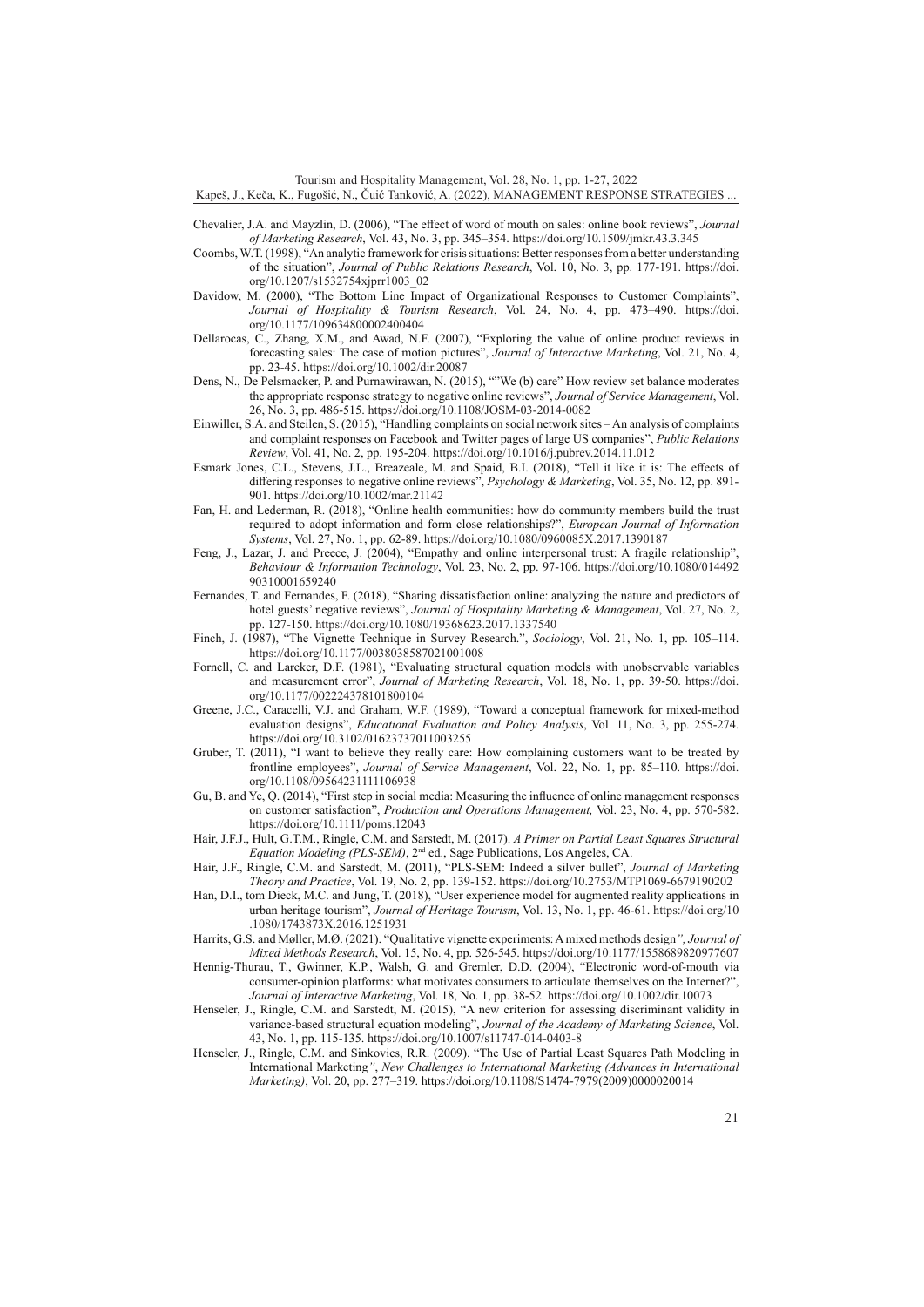Tourism and Hospitality Management, Vol. 28, No. 1, pp. 1-27, 2022

Kapeš, J., Keča, K., Fugošić, N., Čuić Tanković, A. (2022), MANAGEMENT RESPONSE STRATEGIES ...

- Hyde, K.F. (2008), "Information processing and touring planning theory", *Annals of Tourism Research*, Vol. 35, No. 3, pp. 712-731. http://dx.doi.org/10.1016/j.annals.2008.05.001
- Istanbulluoglu, D. (2017), "Complaint handling on social media: The impact of multiple response times on consumer satisfaction", *Computers in Human Behavior*, Vol. 74, pp. 72-82. [https://doi.](https://doi.org/10.1016/j.chb.2017.04.016) [org/10.1016/j.chb.2017.04.016](https://doi.org/10.1016/j.chb.2017.04.016)
- Jeong, M. and Lee, S.A. (2017), "Do customers care about types of hotel service recovery efforts? An example of consumer-generated review sites", *Journal of Hospitality and Tourism Technology*, Vol. 8, No. 1, pp. 5-18. <https://doi.org/10.1108/JHTT-09-2016-0049>
- Kah, J., Lee, C. and Chung, N. (2010), "Evaluating travel website motivational communication using a structural equation modelling approach", *International Journal of Tourism Research*, Vol. 12, No. 6, pp. 787-802. https://doi.org/10.1002/jtr.796
- Kardes, F.R., Posavac, S.S. and Cronley, M.L. (2004), "Consumer inference: A review of processes, bases, and judgment contexts", *Journal of Consumer Psychology*, Vol. 14, No. 3, pp. 230-256. [https://doi.](https://doi.org/10.1207/s15327663jcp1403_6) [org/10.1207/s15327663jcp1403\\_6](https://doi.org/10.1207/s15327663jcp1403_6)
- Kardes, F.R., Posavac, S.S., Cronley, M.L. and Herr, P.M. (2008), "Consumer inference", Haugtvedt, C.P., Herr, P.M. and Kardes, F.R. (Eds.), *Handbook of consumer psychology*, Taylor & Francis Group, New York, NY, pp. 168-191. <https://doi.org/10.4324/9780203809570.ch6>
- Kerkhof, P., Utz, S. and Beukeboom, C. (2010), "The ironic effects of organizational responses to negative online consumer reviews", in "Proceedings of the 9<sup>th</sup> International Conference on Research in Advertising (Icoria)*",* Madrid, Spain.
- Kim, D.J., Ferrin, D.L. and Rao, H.R. (2008), "A trust-based consumer decision-making model in electronic commerce: The role of trust, perceived risk, and their antecedents", *Decision Support Systems,* Vol. 44, No. 2, pp. 544-564.<https://doi.org/10.1016/j.dss.2007.07.001>
- Kim, W.G., Lim, H. and Brymer, R.A. (2015), "The effectiveness of managing social media on hotel performance", *International Journal of Hospitality Management*, Vol. 44, pp. 165-171. [https://doi.](https://doi.org/10.1016/j.ijhm.2014.10.014) [org/10.1016/j.ijhm.2014.10.014](https://doi.org/10.1016/j.ijhm.2014.10.014)
- Kitzinger, J. (1994), "The methodology of focus groups: the importance of interaction between research participants", *Sociology of Health & Illness*, Vol. 16, No. 1, pp. 103-121. [https://doi.](https://doi.org/10.1111/1467-9566.ep11347023) [org/10.1111/1467-9566.ep11347023](https://doi.org/10.1111/1467-9566.ep11347023)
- Kwok, L. and Xie, K.L. (2016), "Factors contributing to the helpfulness of online hotel reviews: Does manager response play a role?", *International Journal of Contemporary Hospitality Management*, Vol. 28, No. 10, pp. 2156-2177.<https://doi.org/10.1108/IJCHM-03-2015-0107>
- Kwok, L., Xie, K.L. and Richards, T. (2017), "Thematic framework of online review research: A systematic analysis of contemporary literature on seven major hospitality and tourism journals", *International Journal of Contemporary Hospitality Management*, Vol. 29, No. 1, pp. 307–354. [https://doi.](https://doi.org/10.1108/IJCHM-11-2015-0664) [org/10.1108/IJCHM-11-2015-0664](https://doi.org/10.1108/IJCHM-11-2015-0664)
- Lappas, T., Sabnis, G. and Valkanas, G. (2016). "The impact of fake reviews on online visibility: A vulnerability assessment of the hotel industry", *Information Systems Research*, Vol. 27, No. 4, pp. 940-961. http://dx.doi.org/10.1287/isre.2016.0674
- Lee, C.H. and Cranage, D.A. (2014), "Toward understanding consumer processing of negative online word-of-mouth communication: the roles of opinion consensus and organizational response strategies", *Journal of Hospitality & Tourism Research*, Vol. 38, No. 3, pp. 330-360. [https://doi.](https://doi.org/10.1177/1096348012451455) [org/10.1177/1096348012451455](https://doi.org/10.1177/1096348012451455)
- Lee, Y.L. and Song, S. (2010), "An empirical investigation of electronic word-of-mouth: Informational motive and corporate response strategy", *Computers in Human Behavior*, Vol. 26, No. 5, pp. 1073-1080. <https://doi.org/10.1016/j.chb.2010.03.009>
- Levy, S.E., Duan, W. and Boo, S. (2013), "An analysis of one-star online reviews and responses in the Washington DC Lodging Market", *Cornell Hospitality Quarterly*, Vol. 54, No. 1, pp. 49–63. [https://](https://doi.org/10.1177/1938965512464513) [doi.org/10.1177/1938965512464513](https://doi.org/10.1177/1938965512464513)
- Li, C., Cui, G. and Peng, L. (2018), "Tailoring management responses to negative reviews: The effectiveness of accommodative versus defensive responses", *Computers in Human Behavior*. Vol. 84, pp. 272-284. <https://doi.org/10.1016/j.chb.2018.03.009>
- Li, H., Zhang, Z., Meng, F. and Zhang, Z. (2019), "When you write review" matters: the interactive effect of prior online reviews and review temporal distance on consumers' restaurant evaluation", *International Journal of Contemporary Hospitality Management*, Vol. 31, No. 3, pp. 1273-1291. <https://doi.org/10.1108/IJCHM-01-2018-0058>
- Liang, S.W.J., Ekinci, Y., Occhiocupo, N. and Whyatt, G. (2013), "Antecedents of travellers' electronic wordof-mouth communication", *Journal of Marketing Management*, Vol. 29, No. 5/6, pp. 584–606. <https://doi.org/10.1080/0267257X.2013.771204>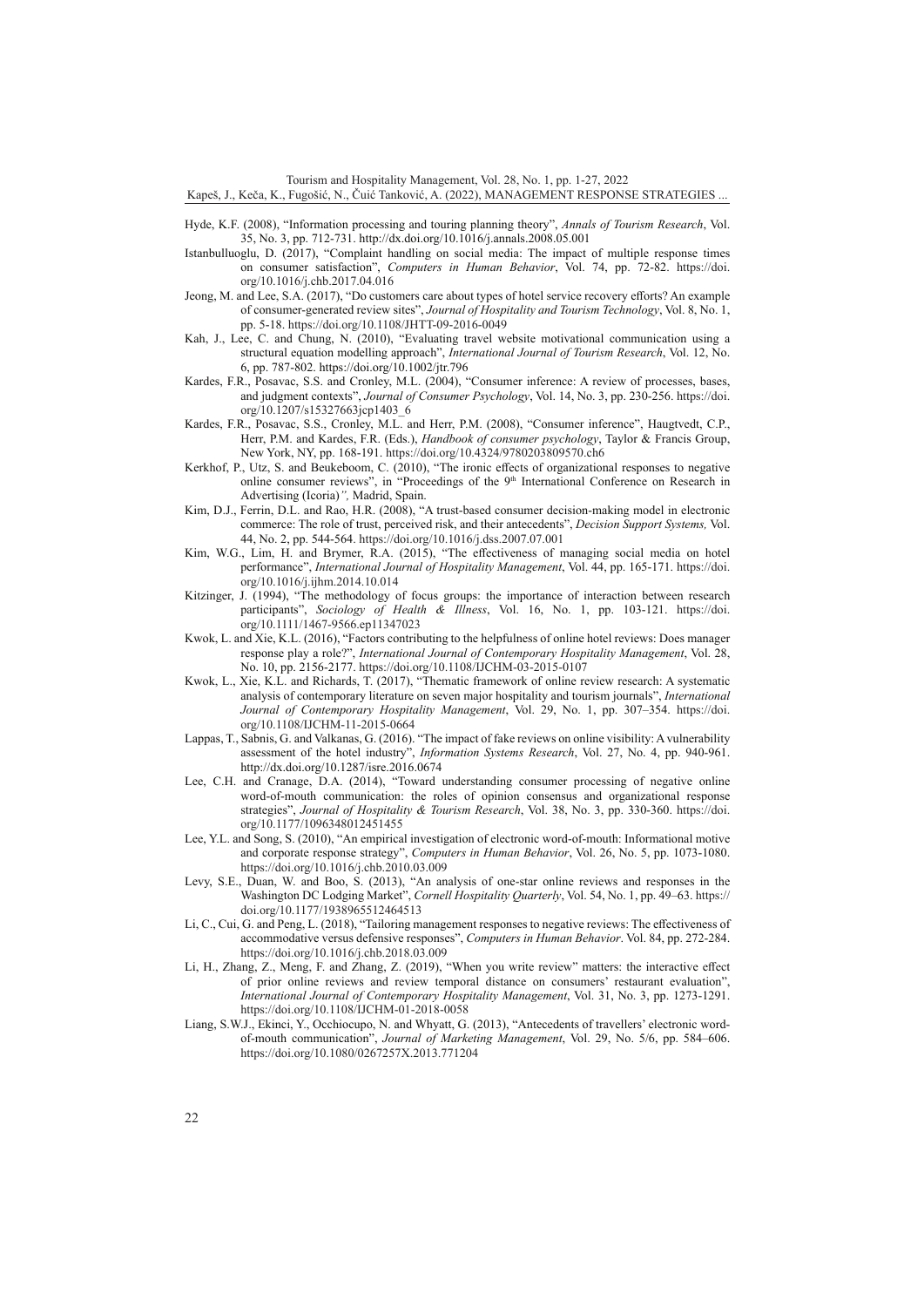Tourism and Hospitality Management, Vol. 28, No. 1, pp. 1-27, 2022 Kapeš, J., Keča, K., Fugošić, N., Čuić Tanković, A. (2022), MANAGEMENT RESPONSE STRATEGIES ...

- Liang, S., Schuckert, M. and Law, R. (2017). "Multilevel analysis of the relationship between type of travel, online ratings, and management response: empirical evidence from international upscale hotels", *Journal of Travel & Tourism Marketing*, Vol. 34, No. 2, pp. 239-256. [https://doi.org/10.1080/1054](https://doi.org/10.1080/10548408.2016.1156613) [8408.2016.1156613](https://doi.org/10.1080/10548408.2016.1156613)
- Litvin, S.W, Goldsmith, R.E. and Pan, B. (2018), "A retrospective view of electronic word of mouth in hospitality and tourism management", *International Journal of Contemporary Hospitality Management*, Vol. 30, No. 13, pp. 313-325.<https://doi.org/10.1108/IJCHM-08-2016-0461>
- Liu, W., Ji, R., Nian, C.P. and Ryu, K. (2020), "Identifying the Types and Impact of Service Provider's Responses to Online Negative Reviews in the Sharing Economy: Evidence from B&Bs in China", *Sustainability*, Vol. 12, No. 6, pp. 2285-2302. <https://doi.org/10.3390/su12062285>
- Lončarić, D., Bašan, L. and Gligora Marković, M. (2015), "Information search behaviour Is there a gap between tourist needs and DMO website performance", in Grbac, B., Lončarić, D., Dlačić, J., Žabkar, V. and Grünhagen, M. (Eds.), *Marketing insights from a changing environment,* Pearson, UK, pp. 3-23.
- Lui, T.W., Bartosiak, M., Piccoli, G. and Sadhya, V. (2018), "Online review response strategy and its effects on competitive performance", *Tourism Management*, Vol. 67, pp. 180-190. [https://doi.org/10.1016/j.](https://doi.org/10.1016/j.tourman.2018.01.014) [tourman.2018.01.014](https://doi.org/10.1016/j.tourman.2018.01.014)
- Mate, M.J., Trupp A. and Pratt, S. (2019), "Managing negative online accommodation reviews: Evidence from the Cook Islands", *Journal of Travel & Tourism Marketing*, Vol. 36, No. 5, pp. 627-644. [https://doi.](https://doi.org/10.1080/10548408.2019.1612823) [org/10.1080/10548408.2019.1612823](https://doi.org/10.1080/10548408.2019.1612823)
- Matzat, U. and Snijders, C. (2012), "Rebuilding trust in online shops on consumer review sites: Sellers' responses to user-generated complaints", *Journal of Computer-Mediated Communication*, Vol. 18, No. 1, pp. 62-79.<https://doi.org/10.1111/j.1083-6101.2012.01594.x>
- Min, H., Lim, Y. and Magnini, V.P. (2015), "Factors affecting customer satisfaction in responses to negative online hotel reviews: The impact of empathy, paraphrasing, and speed", *Cornell Hospitality Quarterly*, Vol. 56, No. 2, pp. 223-231. <https://doi.org/10.1177/1938965514560014>
- Nassar-McMillan, S.C. and Borders, L.D. (2002). "Use of focus groups in survey item development", *The Qualitative Report*, Vol. 7, No. 1, pp. 1-12. https://doi.org/10.46743/2160-3715/2002.1987
- Nghiêm-Phú, B. (2018), "Comment and Comment Response Strategies an Analysis of Gay Hotel Guests' Comments and Managers' Responses", *Tourism and Hospitality Management*, Vol. 24, No. 1, pp. 133-149.<https://doi.org/10.20867/thm.24.1.10>
- Purnawirawan, N., De Pelsmacker, P. and Dens, N. (2015), "The impact of managerial responses to online reviews on consumers' perceived trust and attitude", *Advances in Advertising Research*, Vol. 5, pp. 63-74. [https://doi.org/10.1007/978-3-658-08132-4\\_5](https://doi.org/10.1007/978-3-658-08132-4_5)
- Racherla, P., Connolly, D. and Christodoulidou, N. (2013), "What determines consumers' ratings of service providers? An exploratory study of online traveler reviews", *Journal of Hospitality Marketing & Management*, Vol. 22, pp. 135–161.<https://doi.org/10.1080/19368623.2011.645187>
- Roozen, I. and Raedts, M. (2018), "The effects of online customer reviews and managerial responses on travelers' decision-making processes", *Journal of Hospitality Marketing & Management*, Vol. 27, No. 8, pp. 973-976.<https://doi.org/10.1080/19368623.2018.1488229>
- Rose, M. and Blodgett, J.G. (2016), "Should Hotels Respond to Negative Online Reviews?", *Cornell Hospitality Quarterly*, Vol. 57, No. 4, pp. 396-410.<https://doi.org/10.1177/1938965516632610>
- Sangpikul, A. (2021), "Examining subjective and objective e-complaints and service quality in Bangkok hotels", *Tourism and Hospitality Management*, Vol. 27, No. 2, pp. 429-448. [https://doi.org/10.20867/](https://doi.org/10.20867/thm.27.2.10) [thm.27.2.10](https://doi.org/10.20867/thm.27.2.10)
- Sparks, B.A. and Browning, V. (2011), "The impact of online reviews on hotel booking intentions and perception of trust", *Tourism Management*, Vol. 32, No. 6, pp. 1310-1323. [https://doi.org/10.1016/j.](https://doi.org/10.1016/j.tourman.2010.12.011) [tourman.2010.12.011](https://doi.org/10.1016/j.tourman.2010.12.011)
- Sparks, B. and Browning, V. (2010), "Complaining in cyberspace: The motives and forms of hotel guests' complaints online", *Journal of Hospitality Marketing & Management*, Vol. 19, No. 7, pp. 797–818. <https://doi.org/10.1080/19368623.2010.508010>
- Sparks, B.A., So, K.K.F. and Bradley, G.L. (2016), "Responding to negative online reviews: The effects of hotel responses on customer inferences of trust and concern", *Tourism Management*, Vol. 53, pp. 74-85. https://doi.org/10.1016/j.tourman.2015.09.011
- Sreejesh, S. and Anusree, M. R. (2016), "The impacts of customers' observed severity and agreement on hotel booking intentions: moderating role of webcare and mediating role of trust in negative online reviews", *Tourism Review*, Vol. 71, No. 2, pp. 77-89. <https://doi.org/10.1108/TR-08-2015-0037>
- Stevens, J.L., Spaid, B.I., Breazeale, M. and Esmark Jones, C.L. (2018), "Timeliness, transparency, and trust: A framework for managing online customer complaints", *Business Horizons*, Vol. 61, No. 3, pp. 375–384. <https://doi.org/10.1016/j.bushor.2018.01.007>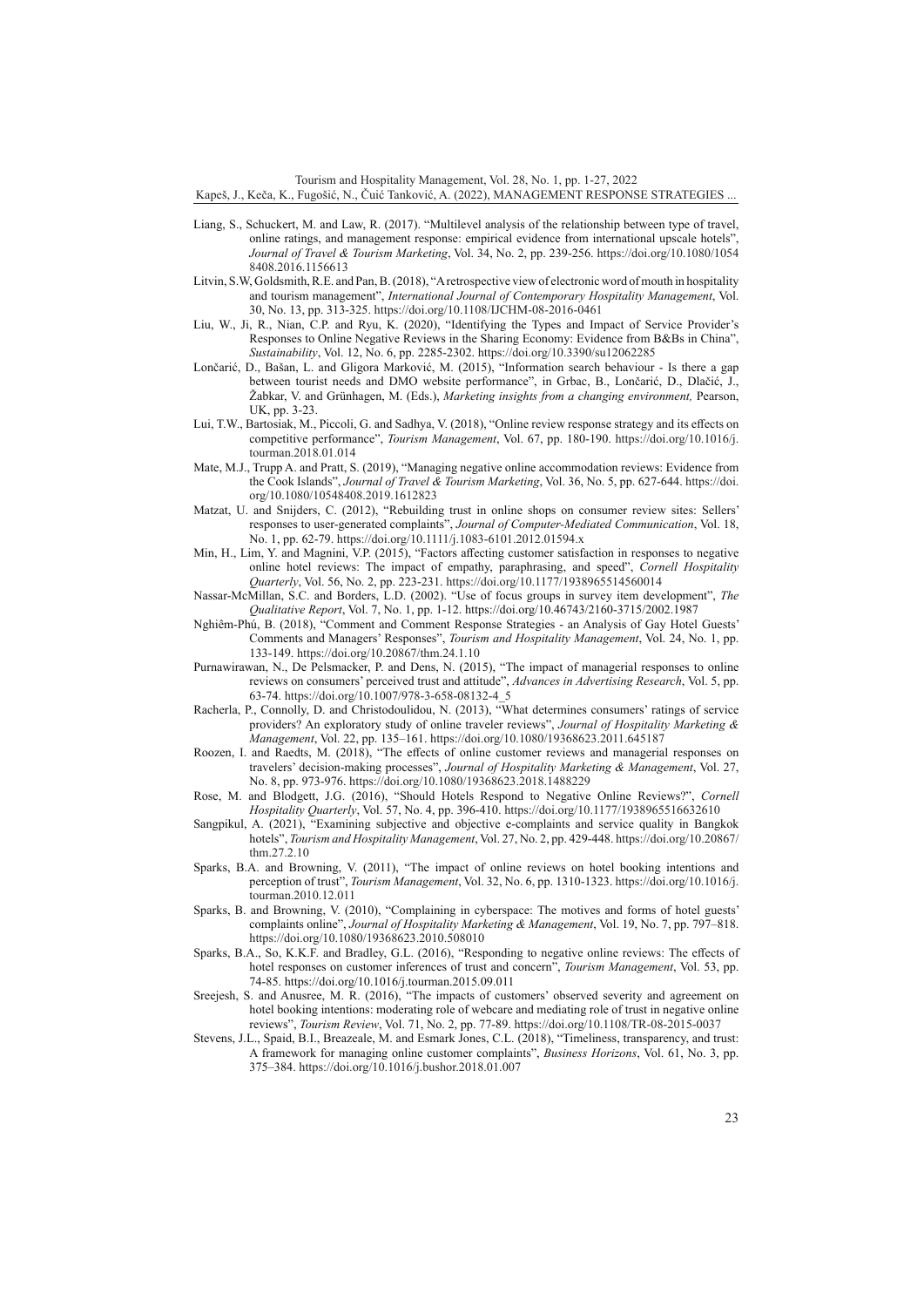Tourism and Hospitality Management, Vol. 28, No. 1, pp. 1-27, 2022

Kapeš, J., Keča, K., Fugošić, N., Čuić Tanković, A. (2022), MANAGEMENT RESPONSE STRATEGIES ...

- Tam, K.Y. and Ho, S.Y. (2005), "Web personalization as a persuasion strategy: An elaboration likelihood model perspective", *Information Systems Research*, Vol. 16, No. 3, pp. 271–293. https://doi.org/10.1287/ isre.1050.0058
- Treviño, T. and Castaño, R. (2013), "How should managers respond? Exploring the effects of different responses to negative online reviews", *International Journal of Leisure and Tourism Marketing*, Vol. 3, No. 3, pp. 237-251. https://doi.org/10.1504/ijltm.2013.052625
- Umasuthan, H., Park, O.J. and Ryu, J.H. (2017), "Influence of empathy on hotel guests' emotional service experience", *Journal of Services Marketing*, Vol. 31, No. 6, pp. 618-635. [https://doi.org/10.1108/](https://doi.org/10.1108/JSM-06-2016-0220) [JSM-06-2016-0220](https://doi.org/10.1108/JSM-06-2016-0220)
- Utz, S., Matzat, U. and Snijders, C. (2009), "Online reputation systems: the effects of feedback comments and reactions on building and rebuilding trust in online auctions", *International Journal of Electronic Commerce*, Vol. 13, No. 3, pp. 99-118.<https://doi.org/10.2753/JEC1086-4415130304>
- Van Noort, G. and Willemsen, L.M. (2011), "Damage control: the effects of proactive versus reactive webcare interventions in consumer-generated and brand-generated platforms", *Journal of Interactive Marketing,* Vol. 26, pp. 131-140. <https://doi.org/10.1016/j.intmar.2011.07.001>
- Wang, Y. and Chaudhry, A. (2018), "When and how managers' responses to online reviews affect subsequent reviews", *Journal of Marketing Research*, Vol. 55, No. 2, pp. 163-177. [https://doi.org/10.1509/](https://doi.org/10.1509/jmr.15.0511) [jmr.15.0511](https://doi.org/10.1509/jmr.15.0511)
- Wang, L., Law, R., Guillet, B.D., Hung, K. and Fong, D.K.C. (2015), "Impact of hotel website quality on online booking intentions: eTrust as a mediator", *International Journal of Hospitality Management*, Vol. 47, pp. 108-115.<https://doi.org/10.1016/j.ijhm.2015.03.012>
- Wason, K.D., Polonsky, M.J. and Hyman, M.R. (2002). "Designing vignette studies in marketing", *Australasian Marketing Journal*, Vol. 10, No. 3, pp. 41-58. https://doi.org/10.1016/S1441-3582(02)70157-2
- Wei, W., Miao, L. and Huang, Z. (2013), "Customer engagement behaviors and hotel responses", *International Journal of Hospitality Management*, Vol. 33, pp. 316–330. [https://doi.org/10.1016/j.](https://doi.org/10.1016/j.ijhm.2012.10.002) [ijhm.2012.10.002](https://doi.org/10.1016/j.ijhm.2012.10.002)
- Wen, J., Lin, Z., Liu, X., Xiao, S.H. and Li, Y. (2020), "The interaction effects of online reviews, brand, and price on consumer hotel booking decision making", *Journal of Travel Research*, Vol. 60, No. 4, 846-859. <https://doi.org/10.1177/0047287520912330>
- Wu, L.Y., Chen, K.Y., Chen, P.Y. and Cheng, S.L. (2014), "Perceived value, transaction cost, and repurchaseintention in online shopping: A relational exchange perspective", *Journal of Business Research*, Vol. 67, No. 1, pp. 2768-2776.<https://doi.org/10.1016/j.jbusres.2012.09.007>
- Xie, K., Kwok, L. and Wang, W. (2017), "Monetizing managerial responses on TripAdvisor: Performance implications across hotel classes", *Cornell Hospitality Quarterly*, Vol. 58, No. 3, pp. 240-252. <https://doi.org/10.1177/1938965516686109>
- Xie, K., Zhang, Z., Zhang, Z., Singh, A. and Lee, S. (2016), "Effects of managerial response on consumer eWOM and hotel performance: Evidence from TripAdvisor", *International Journal Contemporary Hospitality Management*, Vol. 28, No. 9, pp. 2013–2034. [https://doi.org/10.1108/](https://doi.org/10.1108/IJCHM-06-2015-0290) [IJCHM-06-2015-0290](https://doi.org/10.1108/IJCHM-06-2015-0290)
- Yen, C.-L.A. and Tang C.H.H. (2019), "The effects of hotel attribute performance on electronic word-of-mouth (eWOM) behaviors", *International Journal of Hospitality Management*, Vol. 76, pp. 9–18. [https://](https://doi.org/10.1016/j.ijhm.2018.03.006) [doi.org/10.1016/j.ijhm.2018.03.006](https://doi.org/10.1016/j.ijhm.2018.03.006)
- Zhang, L., Gao, Y. and Zheng, X. (2019), "Let's Talk About This in Public: Consumer Expectations for Online Review Response", *Cornell Hospitality Quarterly*, Vol. 61, No. 1, pp. 1-16. [https://doi.](https://doi.org/10.1177/1938965519864864) [org/10.1177/1938965519864864](https://doi.org/10.1177/1938965519864864)
- Zhang, X., Qiao, S., Yang, Y. and Zhang, Z. (2020), "Exploring the impact of personalized management responses on tourists' satisfaction: A topic matching perspective", *Tourism Management*, Vol. 76, 103953.<https://doi.org/10.1016/j.tourman.2019.103953>
- Zhang, Y. and Vásquez, C. (2014). "Hotels׳ responses to online reviews: Managing consumer dissatisfaction. Discourse", *Context & Media*, Vol. 6, pp. 54-64. <https://doi.org/10.1016/j.dcm.2014.08.004>
- Zhang, Z., Li, H., Meng, F. and Li, Y. (2019), "The effect of management response similarity on online hotel booking: Field evidence from Expedia", *International Journal of Contemporary Hospitality Management*, Vol. 31, No. 7, pp. 2739-2758.<https://doi.org/10.1108/IJCHM-09-2018-0740>
- Zhao, X., Wang, L., Guo, X. and Law, R. (2015), "The influence of online reviews to online hotel booking intentions", *International Journal of Contemporary Hospitality Management*, Vol. 27, No. 6, pp. 1343–1364.<https://doi.org/10.1108/IJCHM-12-2013-0542>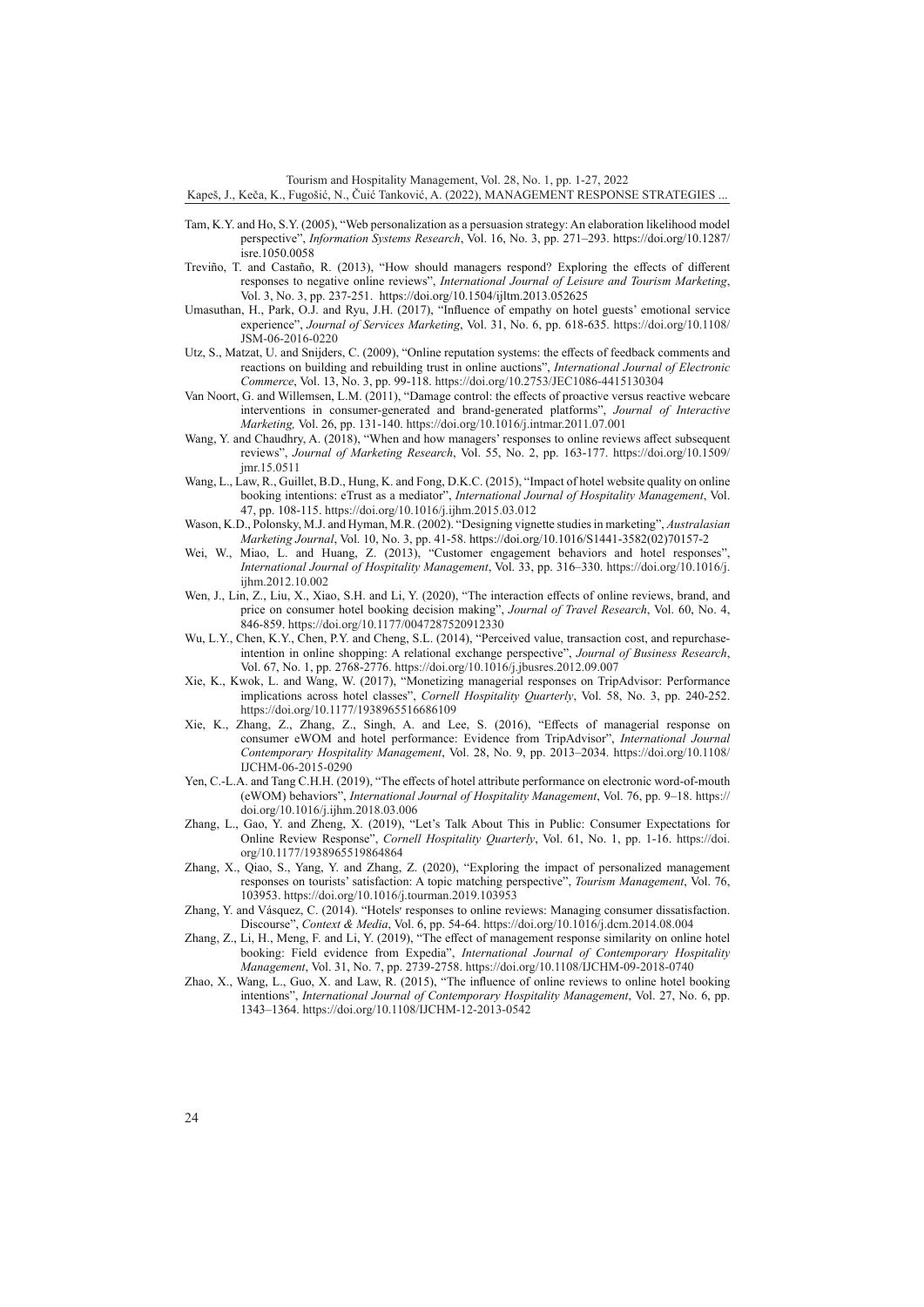# **APPENDIX**

# Table 1: **Constructs and items**

| Trust             | TRU1             | I found the response of the hotel credible.                                                  |
|-------------------|------------------|----------------------------------------------------------------------------------------------|
|                   | TRU2             | I found the response of the hotel reliable.                                                  |
|                   | TRU3             | I found the response of the hotel trustful.                                                  |
|                   | TRU4             | I found the response of the hotel professional.                                              |
|                   | TRU5             | I found the response of the hotel experienced.                                               |
|                   | TRU <sub>6</sub> | I found the response of the hotel competent.                                                 |
|                   | TRU7             | I found the response of the hotel to be of high<br>quality.                                  |
|                   | TRU8             | I found the response of the hotel useful.                                                    |
|                   | TRU9             | I think this hotel would have high integrity.                                                |
|                   | <b>TRU10</b>     | I believe this hotel would be trustworthy.                                                   |
|                   | TRU11            | I believe this hotel would be dependable.                                                    |
|                   | <b>TRU12</b>     | I believe this hotel would be reliable.                                                      |
|                   | TRU13            | I believe this hotel would be responsible.                                                   |
|                   | TRU14            | If I was to discuss this hotel with others, I would<br>probably say positive things.         |
|                   | TRU15            | I would have confidence in this hotel.                                                       |
|                   | TRU16            | This seems like a good-quality hotel.                                                        |
|                   | TRU17            | I believe that this hotel has guests' best interests in<br>mind.                             |
|                   | TRU18            | I feel I know what to expect from this hotel.                                                |
| Realism of review | REV <sub>1</sub> | I felt I could imagine myself searching for<br>accommodation online and reading the reviews. |
|                   | REV <sub>2</sub> | I think the hotel review was realistic.                                                      |
|                   | REV3             | I could easily identify with this guest's attitude.                                          |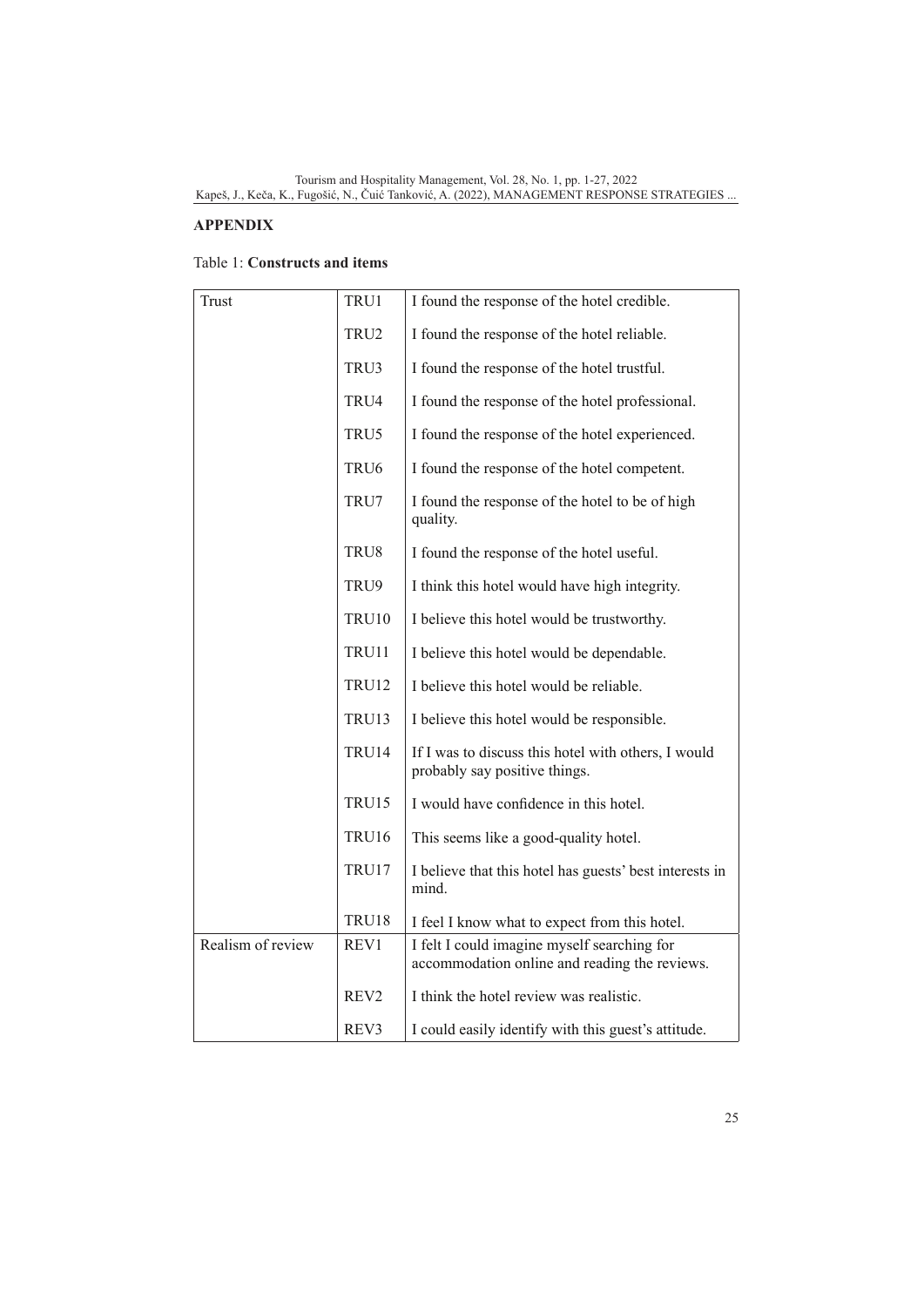| Tourism and Hospitality Management, Vol. 28, No. 1, pp. 1-27, 2022 |                                                                                            |
|--------------------------------------------------------------------|--------------------------------------------------------------------------------------------|
|                                                                    | Kapeš, J., Keča, K., Fugošić, N., Čuić Tanković, A. (2022), MANAGEMENT RESPONSE STRATEGIES |

| Realism of response                     | RES1             | I think the manager's response is realistic.                                      |
|-----------------------------------------|------------------|-----------------------------------------------------------------------------------|
|                                         | RES2             | I could easily identify with the hotel's attitude.                                |
| Personalization as<br>response strategy | PER <sub>1</sub> | The hotel adjusted the response to the specific<br>problem of the guest.          |
|                                         | PER <sub>2</sub> | In the response, the hotel partially restated the<br>problem.                     |
|                                         | PER <sub>3</sub> |                                                                                   |
|                                         | PER4             | The guest is invited to interact with the hotel.                                  |
|                                         |                  | The hotel knows exactly to whose review it re-<br>sponds.                         |
| Empathy as response                     | EMP1             | The hotel agrees with the guest.                                                  |
| strategy                                | EMP <sub>2</sub> | The hotel empathizes with the guest.                                              |
|                                         | EMP3             | The hotel shows understanding for the guest.                                      |
|                                         | EMP4             | The hotel understands how the guest felt about the<br>problem.                    |
| Confession as                           | CON1             | The hotel agrees with the guest.                                                  |
| response strategy                       | CON <sub>2</sub> | The hotel recognizes the problem.                                                 |
|                                         | CON3             | The hotel apologizes for the problem.                                             |
|                                         | CON <sub>4</sub> | The hotel admitted responsibility for the problem.                                |
| Denial as response<br>strategy          | DEN <sub>1</sub> | The hotel disagrees with the complaining customer.                                |
|                                         | DEN <sub>2</sub> | The hotel denies the existence of the problem.                                    |
|                                         | DEN <sub>3</sub> | The hotel does not recognize the guest's problem<br>as its own.                   |
|                                         | DEN <sub>4</sub> | The hotel does not intend to make any improve-<br>ments.                          |
| Excuse as response                      | EXC <sub>1</sub> | The hotel shifted the blame to others.                                            |
| strategy                                | EXC2             | The hotel avoids taking responsibility for the prob-<br>lem.                      |
|                                         | EXC3             |                                                                                   |
|                                         |                  | The hotel justifies guilt by external factors which it<br>is not responsible for. |